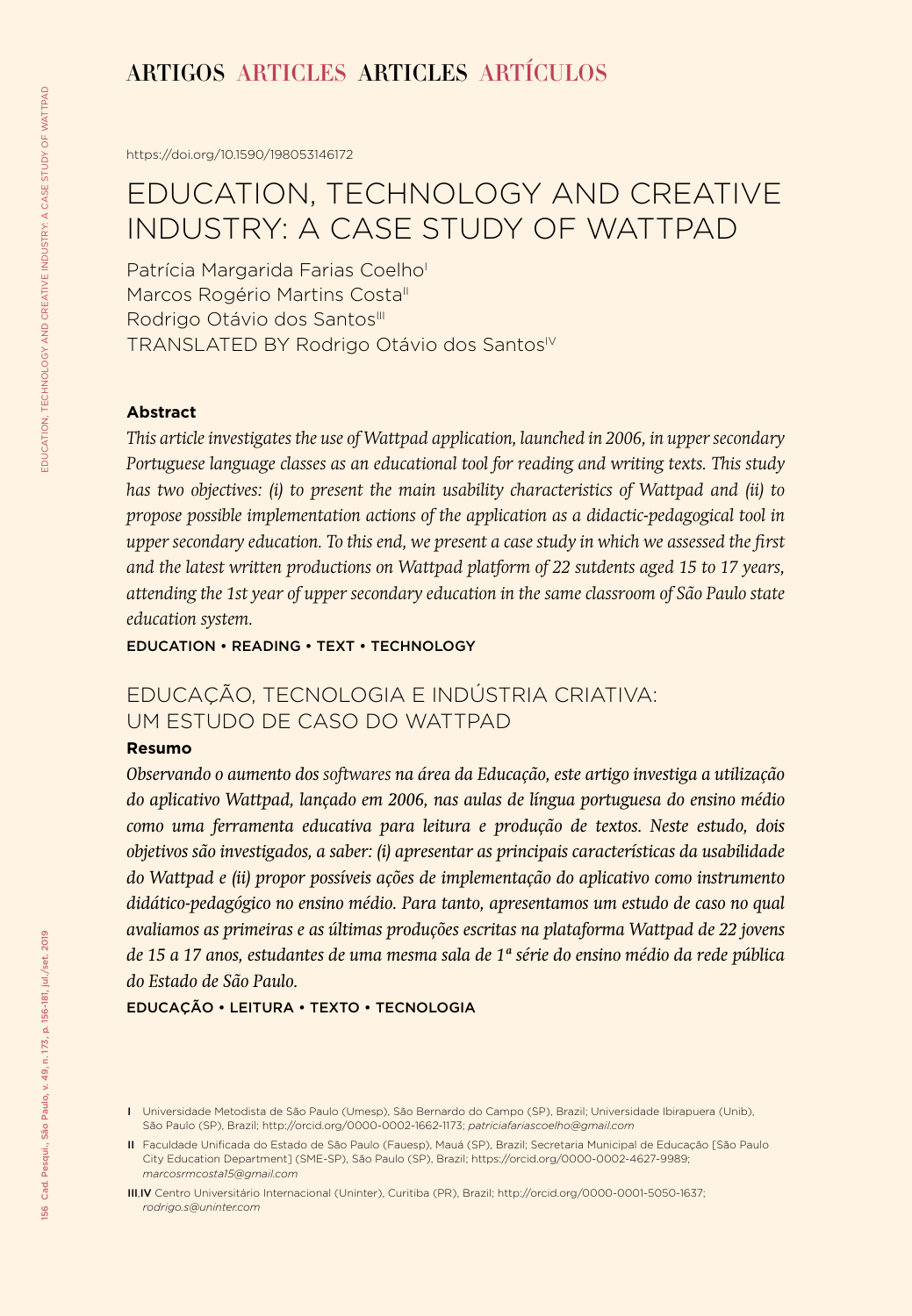## L'ÉDUCATION, LA TECHNOLOGIE ET L'INDUSTRIE CREATIVE: UNE ÉTUDE DE CAS DE WATTPAD

#### **Résumé**

*Cet article étudie l'utilisation de l'application Wattpad, lancée en 2006, dans les cours de langue portugaise du lycée comme outil pédagogique pour lire et écrire des textes. Dans cette étude, deux objectifs sont étudiés, à savoir: (i) présenter les principales caractéristiques d'utilisation de Wattpad et (ii) proposer des actions possibles de mise en œuvre de l'application en tant qu'instrument didactique-pédagogique dans l'enseignement secondaire. Donc, nous présentons une étude de cas dans laquelle nous avons évalué les premières et dernières productions écrites sur la plateforme Wattpad de 22 jeunes, âgés de 15 à 17 ans, étudiants de la même salle de classe du réseau public de l'État de São Paulo.*

ÉDUCATION • LECTURE • TEXTE • TECHNOLOGIE

## EDUCACIÓN, TECNOLOGÍA E INDUSTRIA CREATIVA: UN ESTUDIO DE CASO DEL WATTPAD

#### **Resumen**

*Con la observación del aumento de software en el campo de la educación, este trabajo investiga el uso de la aplicación Wattpad, lanzada en 2006, en la secundaria de lengua portugués como una herramienta educativa para la lectura y producción de textos. En este estudio, tenemos dos objetivos, a saber: (i) presentar las principales características de la usabilidad del Wattpad y (ii) proponer posibles acciones de implementación de la aplicación como instrumento didáctico-pedagógico en la secundaria. Por lo tanto, presentamos un estudio de caso en el que evaluamos las primeras y las últimas producciones escritas en la plataforma Wattpad de 22 jóvenes de 15 a 17 años, estudiantes de una misma sala de 1ª serie de la secundaria de la red pública del Estado de São Paulo.*

EDUCACIÓN • LECTURA • TEXTO • TECNOLOGÍA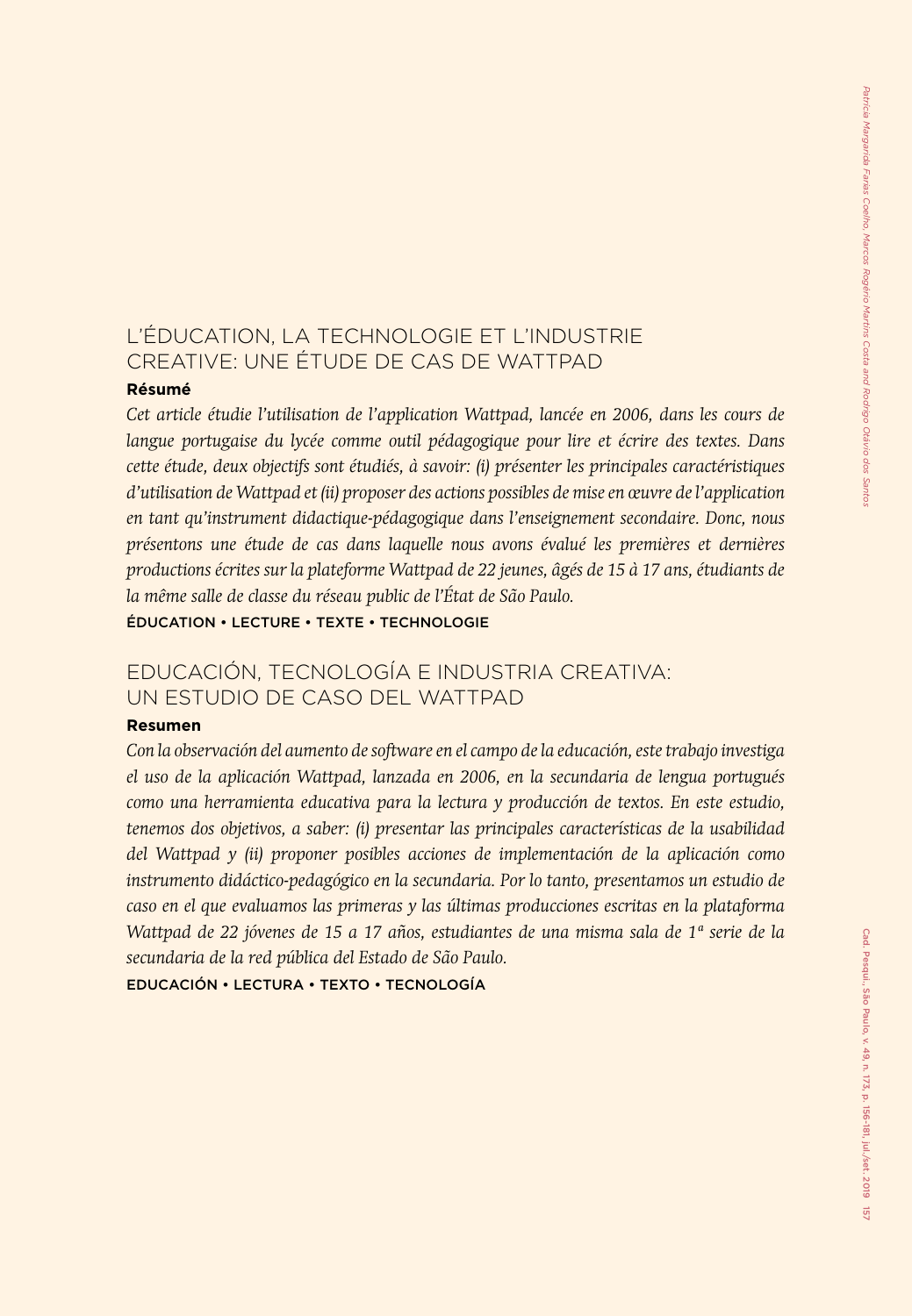"I am linked therefore I am." Kenneth Gergen

D**UE TO THE ADVANCES OF WEB 2.0, WE HAVE COME TO RELATE IN A DIFFERENT WAY,**  because the speed provided by cybernetic networks has altered the behavior of people and provided us with other forms of (inter) action. The emergence of mobile devices and their various applications, whose downloads are mostly free or partially free, greatly contributed to these changes. Santaella (2013) explains that currently we can interact anywhere in the world through a mobile device connected to the internet with a simple touch of our fingers, and have thus acquired the power of ubiquity, that is, of being in two places at the same time: in the physical environment and in the digital universe.

Among the many applications available for download on mobiles and on computers, in this article we are interested in Wattpad. This application has been on the rise since its release in 2006. For example, version 6.48.1 has had more than 50 million downloads in the *mobile* version.<sup>1</sup> Its market niches have also diversified: in the beginning, it was designed for the free amusement of amateur writers; later, it became part of specialized communities of *fanwriters<sup>2</sup>* and currently it is being used in school education as a means of teaching and

<sup>1</sup> This number was updated on June 28, 2017 in the mobile version, that is, in the version specially developed for use in smartphones, Iphones, tablets and the like.

<sup>2</sup> *Fanwriters* are the writers of fanfictions. This term, as proposed by Jenkins (2009, p. 380), refers to «any prose narrative with stories and characters drawn from the contents of the mass media.»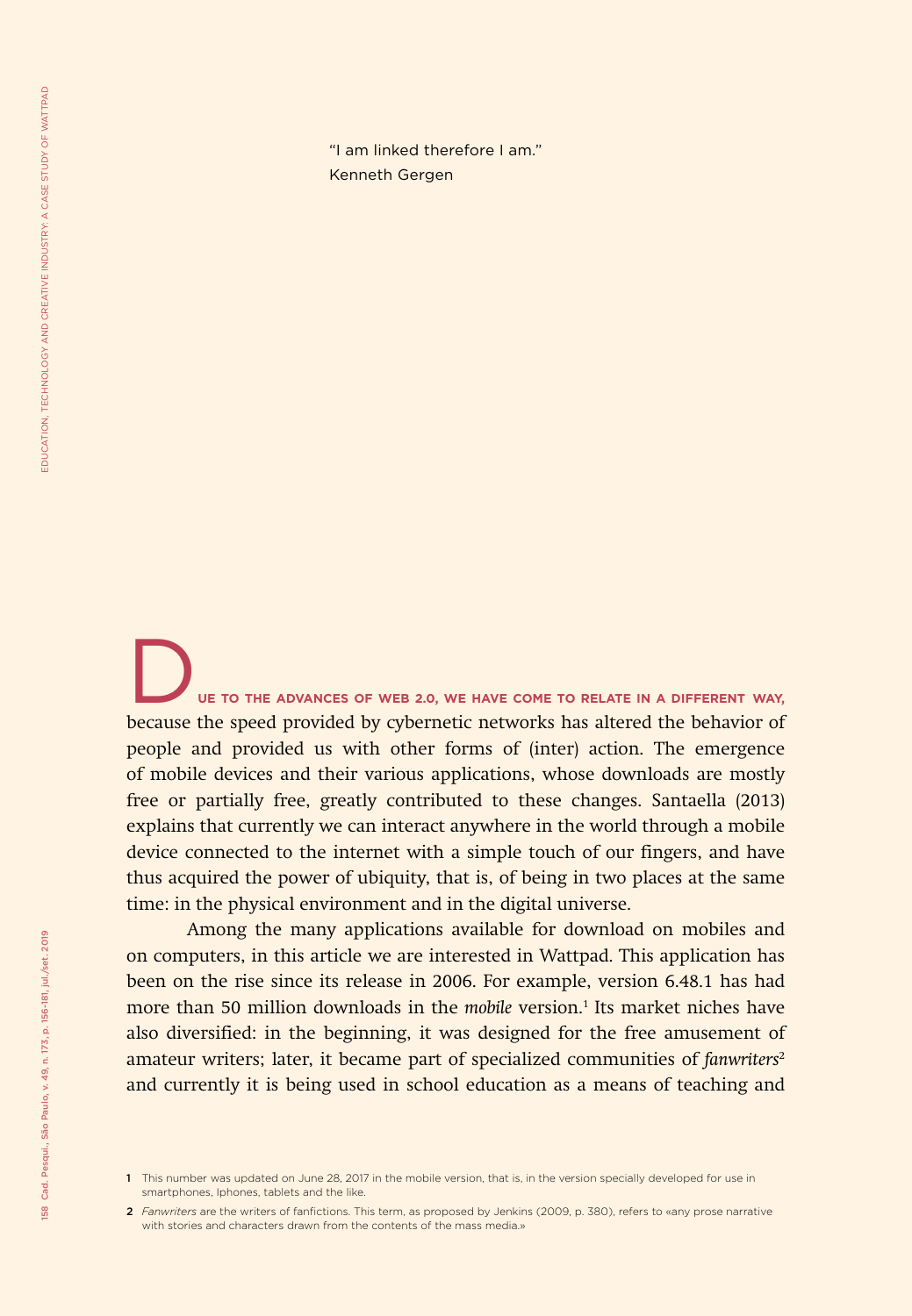learning (cf. CHIEREGATTI, 2018). Our analysis interest in this study is the latest market adhesion.

Overall, the great success of Wattpad is due to the editorial possibilities that it has unveiled to the general public. It allows anyone to create, edit and publish a work, whether it be fiction or not. As a result, this application has exploited a rather underserved market niche of amateur publications, especially in countries undergoing a book industry crisis, such as Brazil.3 This segment of the book market did not have a space in the national territory, due to several factors: low number of large national publishers; the inexperience of new writers in the publishing market, the high cost of producing and selling books, the uncertainty of publishers on the success of the venture, among other factors. Thus, when Wattpad provided the opportunity to publish works of any writer, regardless of whether s/he was known, and for free, with the advice and interventions of her/his readers, its growth was proportional to its knowledge by the various social groups of readers and writers who, as we have said, have gradually expanded.

In this article, we understand Wattpad as a *Creative Industry*. 4 For the United Nations Educational, Scientific and Cultural Organization (UNESCO), cultural and creative industries are defined as sectors of organized activity, whose main purpose is the (re)production, promotion, dissemination and/or commercialization of cultural goods, services and artistic or patrimonial activities.5 We also emphasize that the concept of creative industry has been in development for more than twenty years.

In the 1990s, the first initiatives were developed in Australia. Later, in 1997, the Creative Industries Taskforce emerged during the government of Tony Blair in the United Kingdom, definitively including this sector in the international market. Beyond wealth creation, the creative industry has a social function in local and global communities, as its definition points out. Therefore, as a point of intersection between profit and social promotion, the theme of creative industry is very relevant in contemporary times; and when it is translated into the field of education, its importance grows.

Understanding the pertinence of our object of analysis, Wattpad, and its conceptual structure, creative industry, as well as its inclusion in a particular market niche − education −, this research has two specific objectives, namely: (i) to analyze the main features of Wattpad usability; and (ii) to examine possible actions to implement the application as a didactic-pedagogical tool in Brazilian upper secondary education.<sup>6</sup> Considering these objectives, the research problem

<sup>3</sup> In 2016, the Brazilian publishing market decreased by 5.2% in comparison to 2015 - this percentage considers the inflation rate in the period - and, in addition to that of 2017, the total loss reached 17%. This data was taken from the Production and Sales report of the Brazilian Publishing Sector, released on May 17, 2017 by Fundação Instituto de Pesquisas Econômicas (FIPE), Sindicato Nacional dos Editores de Livros (SNEL) and Câmara Brasileira do Livro (CBL).

<sup>4</sup> For more on this topic, we indicate the reading of Coelho, Costa and Santos (2018).

<sup>5</sup> Since 2004, Unesco has been conducting a detailed study on the network of creative cities in the world. This study aims to promote cooperation between cities on a local and international level, as well as to track creative proposals and their advancement around the world. So far, the mapping has registered more than 110 cities. The data are available at: http:// en.unesco.org/creative-cities/. Access on: Nov. 10, 2018.

<sup>6</sup> For more information on a didactic-pedagogical project applied to primary education, we recommend reading Costa, Coelho and Medina (2018).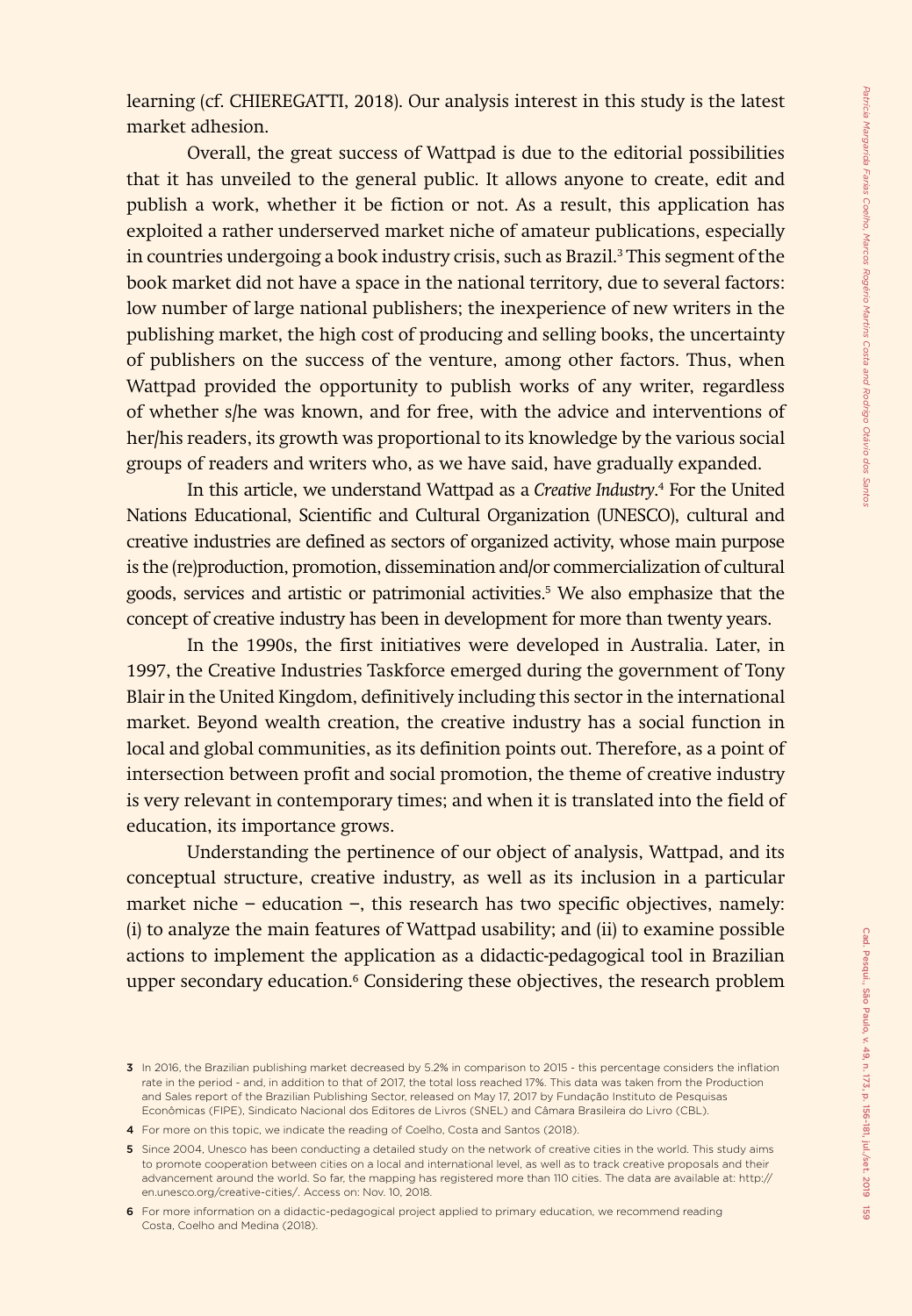of this article is to verify, evaluate and discover what the impacts of using Wattpad in the teaching and learning process of reading and writing practices are.

 Impacts are understood as changes observed in the writing process *in/through* the production of texts, prioritizing the repeated changes in the group of students to the detriment of the singularities of each student. We consider that, when we talk about impact and, consequently, about its indicators, the concept of evaluation also comes to the fore. Therefore, the following reflection by Romão (2018), which addresses the factors related to evaluation in education, is pertinent:

> Regardless of its version, it always carries with it a classificatory dimension: even if one compares the quality of someone's performance by verifying the positive impacts of a learning process. That is, even if one compares different moments of the performance of the same person, without comparisons with the trajectories of another, there will always be a comparative, classificatory dimension. When one inquires whether students have "advanced" in relation to their previous performance in a learning process, the question itself carries a desirable point of arrival. After all, where did they "advance" to, in what direction, to what desirable point? In order to verify their progress in relation to their own previous situations, it is necessary to compare them with desirable and previously established patterns in the points to which "they advanced". Therefore, even in its diagnostic dimension, the evaluation always presents a comparative, classificatory bias. Similarly, it can be said that every evaluation carries with it a diagnostic dimension, since, even if the evaluator does not have the resources or the will to help those who have performed poorly, the realization of weaknesses leads to corrections.<sup>7</sup> (ROMÃO, 2018, p. 37-38, our translation)

Indeed, in this study, when we use the term impact, we do not intend to induce a study based on a classificatory evaluation, of summative nature, of each student. On the contrary, we chose to observe the general characteristics of the

<sup>7</sup> In the original: "Seja em que versão for, ela [avaliação] sempre carrega consigo uma dimensão classificatória: mesmo que se compare a qualidade do desempenho de alguém a partir da verificação dos impactos positivos de um processo de aprendizagem. Isto é, ainda que se compare momentos diferentes da *performance* da mesma pessoa, sem comparações com as trajetórias de outrem, haverá sempre uma dimensão comparativa, classificatória. Quando se indaga se o aluno 'avançou' em relação ao desempenho que apresentava anteriormente a um processo de aprendizagem, a própria pergunta carrega consigo um ponto de chegada desejável. Afinal, ele 'avançou' para onde, em que direção, para que ponto desejável? Para a verificação de seus avanços em relação às suas próprias situações anteriores, é necessário compará-los a padrões desejáveis e previamente estabelecidos nos pontos para os quais 'ele avançou'. Portanto, mesmo na sua dimensão diagnóstica, a avaliação apresenta sempre um viés comparativo, classificatório. Da mesma forma, podese dizer que toda avaliação carrega consigo uma dimensão diagnóstica, já que, mesmo que o avaliador não disponha de recursos nem de vontade para ajudar os que apresentaram mau desempenho, a constatação das fragilidades potencializa correções."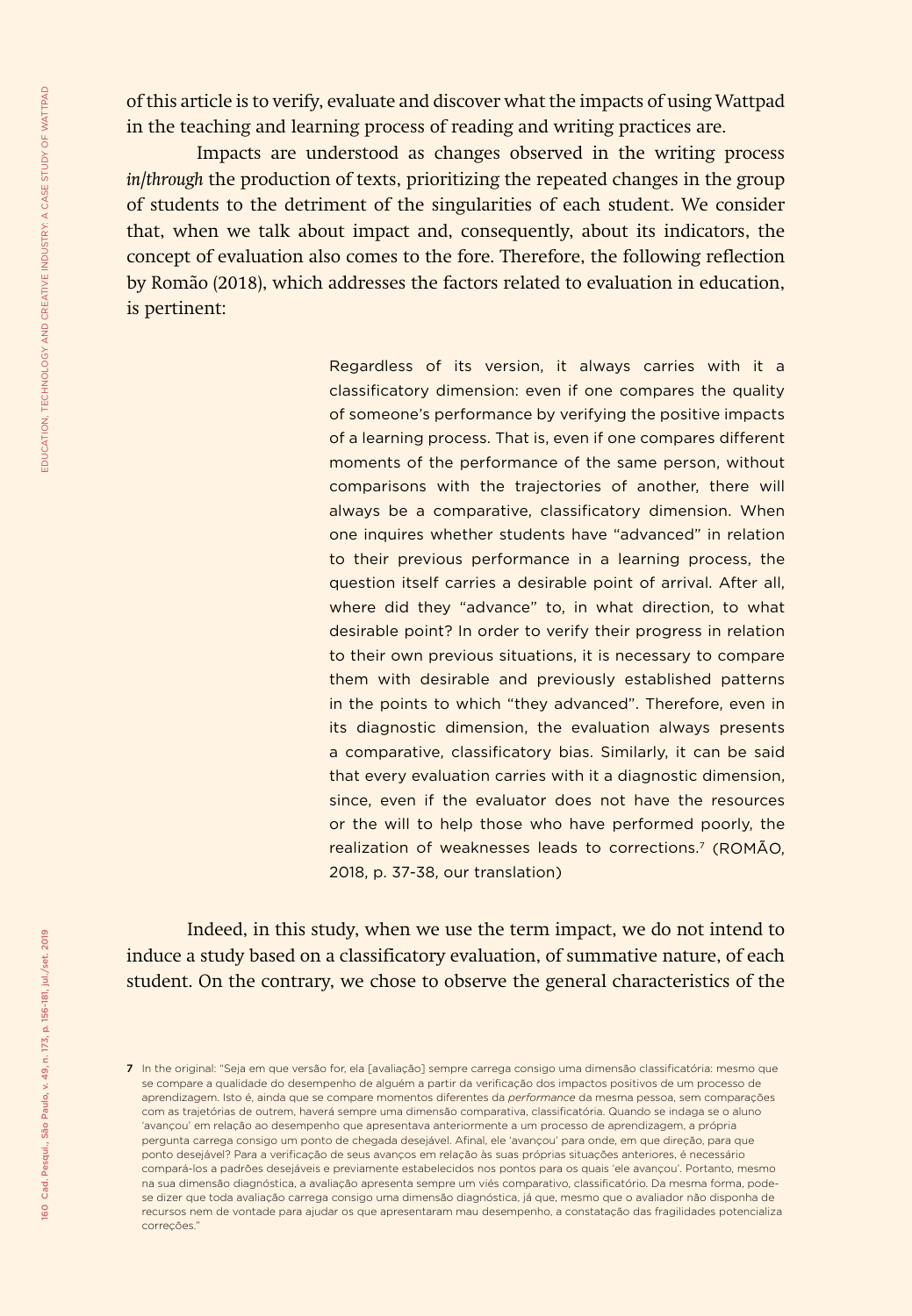groups rather than the singularities of each student, because we understand that analyzing the impact of using Wattpad using a classificatory evaluation firstly with a diagnostic and then with a formative character is more fruitful for our research. It is diagnostic because the classification of the results obtained aims to verify, based on certain criteria, what the field is like. It is formative because we consider that teaching and learning take place in a continuous, dynamic and adaptive process.

In addition, it is understood that producing texts is also a process with several steps, such as: planning, writing, reviewing, editing, and rewriting. Hence, the writer's competencies are diverse, since s/he must master the grammatical and orthographic system of the language in order to articulate ideas in sentences, paragraphs, and other syntagmatic units. Barbeiro (2001) explains why, in contemporary times, the procedural dimension of a text is examined:

> Over the last decades, research on writing has highlighted process training. The text (the product) is not born without the process. The teaching-learning perspective of writing has shifted from the product to what happens in this process. In it, the subject is called to make decisions, not to assemble pieces, according to a predefined algorithm.<sup>8</sup> (BARBEIRO, 2001, p. 65-66, our translation)

From the perspective of the teacher that evaluates the teaching and learning process, each step of the student's writing consists not only of correcting spelling and grammatical errors, but also of developing arguments, describing actions, objects and characters, among other discursive skills/competencies. This is due, as Barbeiro (2001, p. 66, our translation) explains, to the ability to maintain the diversity and recursivity of components throughout the writing process and, at the same time,<sup>9</sup> "to treat information according to perspectives such as linguistic correction, appropriateness to the recipient's knowledge, the strategic choice to reach objectives".<sup>10</sup>

This perspective corroborates the process of schooling that, according to Marcuschi (2001, p. 22, our translation), is "a formal and institutional practice of teaching that aims at an integral formation of the individual".11 In addition,

11 In the original: "uma prática formal e institucional de ensino que visa a uma formação integral do indivíduo".

<sup>8</sup> In the original: "A investigação das últimas décadas sobre a escrita colocou em evidência a formação processual. O texto (o produto) não nasce sem o processo. A perspectiva sobre ensino-aprendizagem da escrita deslocou-se do produto para o que acontece nesse processo. Nele, o sujeito é chamado a tomar decisões, não se a montar peças, segundo um algoritmo pré-definido."

<sup>9</sup> Although widely used in the literature, the concepts of recursivity and diversity, when applied to the language domain and other fields, have not been given a clear and unambiguous definition. In this article, we assume that recursivity is the property of grammatical and discursive rules that can be reapplied successively to the structures resulting from its previous application, whereas diversity refers to the property that, in a single textual unit, there may coexist different discourses, coming from different speakers, different cultures and linguistic communities. Using these properties in the field of text production, we can say that recursivity and diversity manifest themselves in the discursive capacity of, in the same text unit, resuming, dialoguing with and discussing a variety of discourses and texts.

<sup>10</sup> In the original: "de tratar a informação segundo perspectivas como a correção linguística, a adequação ao conhecimento do destinatário, a escolha estratégica para alcançar os objetivos".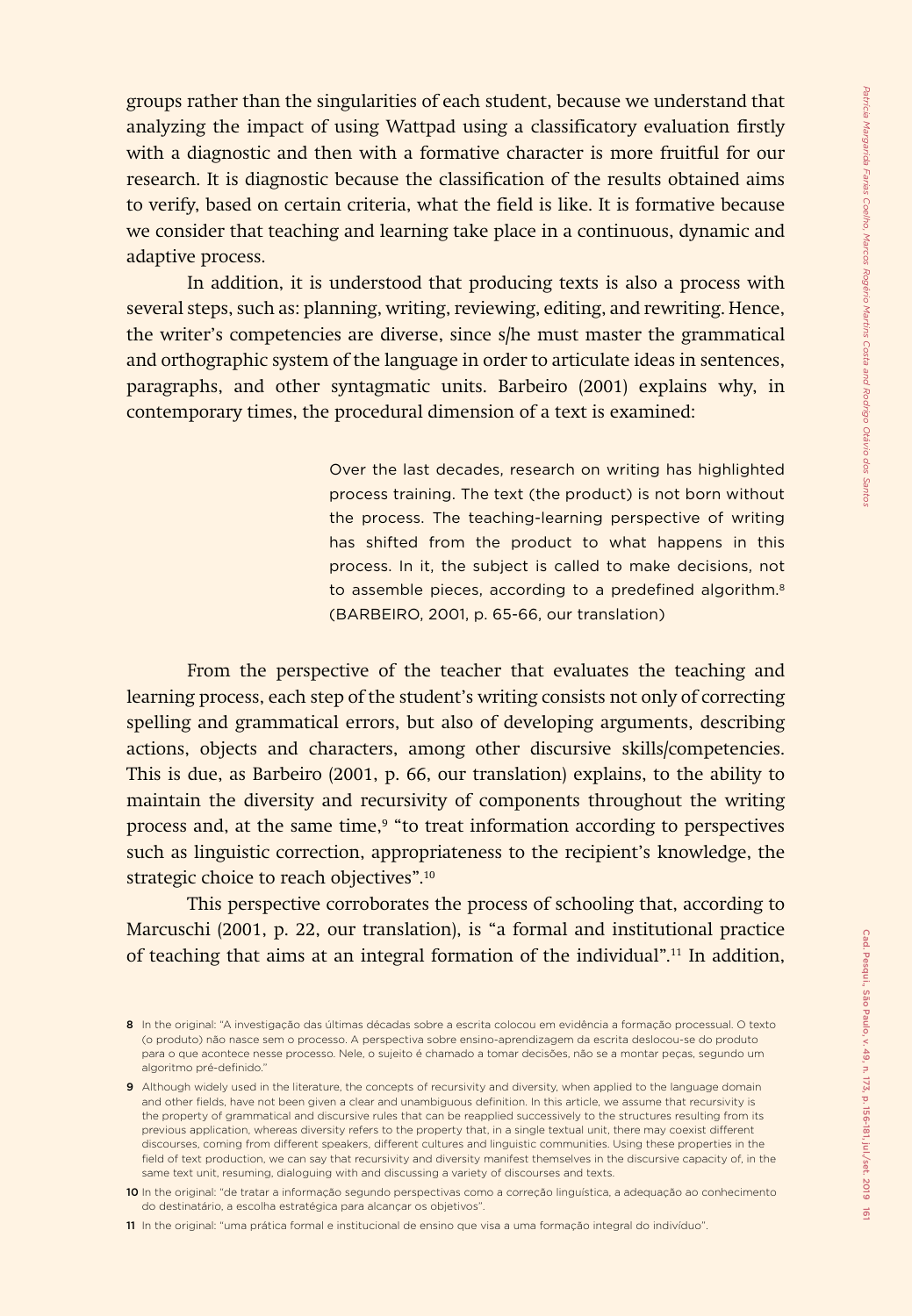the process perspective of writing contributes to the teaching of the Portuguese language, because, as Antunes (2007, p. 40, our translation) argues, "language is a complex entity, a set of integrated and interdependent subsystems".12 Therefore, in order to write a text, it is necessary to know not only the grammatical rules and classes of words, but also and above all the contexts of use of words, interdiscourses and coercions of the genres of discourses (BAKHTIN, 2016). Based on these assumptions, we agree with Garcez (1998, p. 2, our translation) when she defines writing as "a social and collective construction both in human history and in the history of each individual. The learner needs other people to begin and to continue writing".13 In short, it is understood that writing is a process that is socially constructed by literate individuals.

According to Soares (1998), literacy is the effective and competent participation of people in social and professional practices associated with the use of language. Soares (2002, p. 144, our translation) also defines literacy in cyberculture as "the social practices of reading and writing and the events in which these practices are put into action, as well as their consequences on society".14 Marcuschi (2001, p. 21, our translation) follows this current of thought because, according to him, literacy "is a process of social and historical learning of reading and writing in informal contexts and for utilitarian uses, it is a set of practices, that is, 'literacies'".15 From these assumptions we assert the writing process is a fundamental part of the literacy of the subject and this is supported by several contemporary authors (see TERRA, 2018; COELHO; PALOMANES, 2016; FERRAREZI JÚNIOR; CARVALHO, 2015).

Therefore, in investigating the usability characteristics of Wattpad and its implementation in a didactic sequence as a didactic-pedagogical tool, we are specifically delimiting the relationship between education, technology and the creative industry, from the most singular to the most general, which characterizes the method applied in this article as a case study (ANDRÉ, 2005), which, we emphasize, also serves as a data collection instrument. And from these relations, we verify how the above-mentioned stages of the writing process are altered, influenced and/or facilitated by the said technological device that also uses digital social networks.

The methodology of this study is inductive and qualitative. Based on this methodological choice, this paper describes the object of analysis to extract from it the general characteristics, since the scientific inductive process is based on particular data (facts, experiences, empirical statements, etc.), and, through a sequence of cognitive operations, reaches more general concepts (see GIL, 2013).

<sup>12</sup> In the original: "a língua é uma entidade complexa, um conjunto de subsistemas que se integram e se interdependem irremediavelmente".

<sup>13</sup> In the original: "uma construção social, coletiva, tanto na história humana quanto na história de cada indivíduo. O aprendiz precisa das outras pessoas para começar e para continuar escrevendo".

<sup>14</sup> In the original: "as práticas sociais de leitura e escrita e os eventos em que essas práticas são postas em ação, bem como as consequências delas sobre a sociedade".

<sup>15</sup> In the original: "é um processo de aprendizagem social e histórica da leitura e da escrita em contextos informais e para usos utilitários; por isso é um conjunto de práticas, ou seja, 'letramentos'".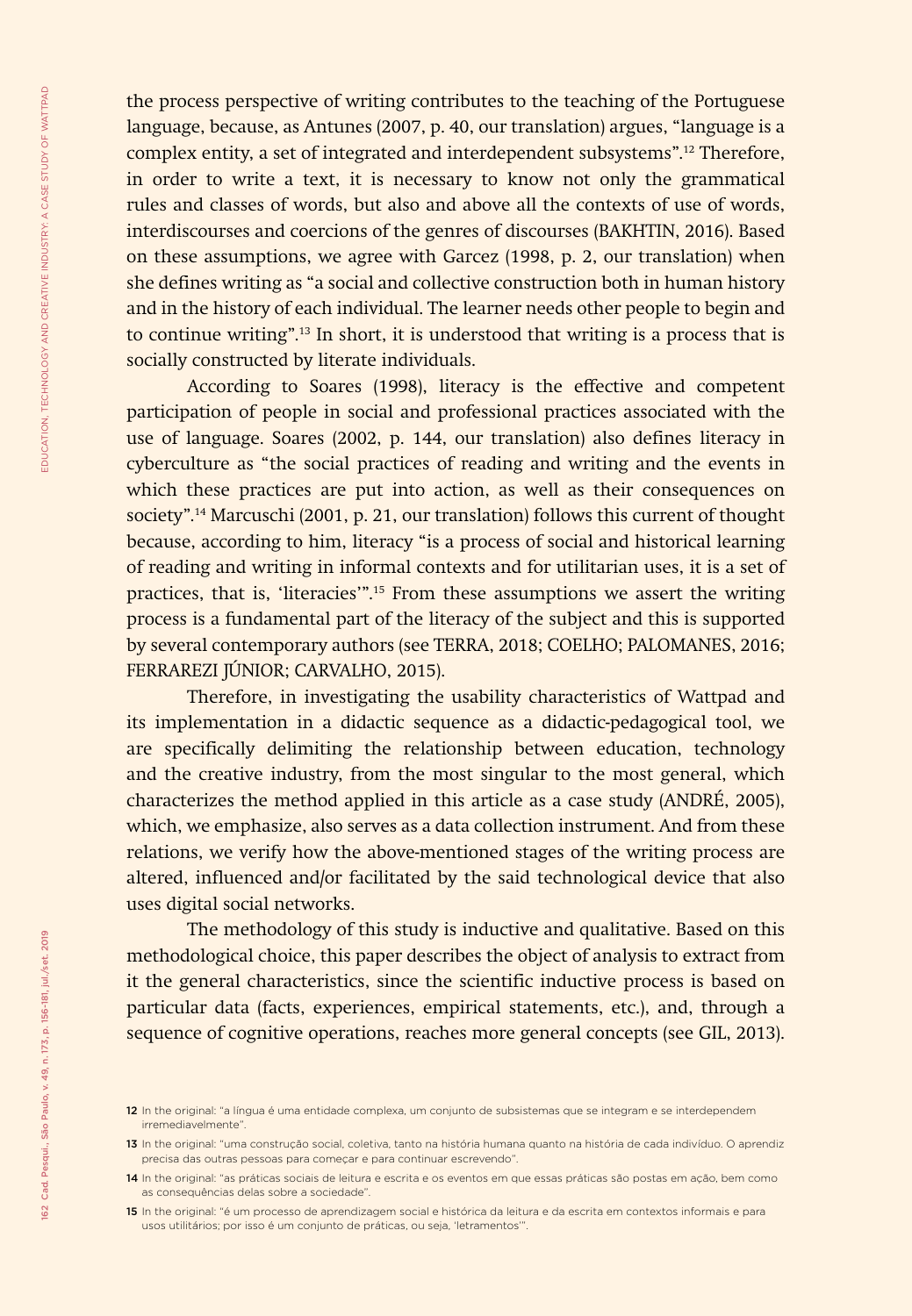In other words, it goes from effects to causes, from consequences to the principle, from experience to theory. Within this thinking, it is appropriate to conduct a case study because, according to André (2005), it is a qualitative method.

Theoretically, this is an interdisciplinary study, because we welcome two areas of knowledge: Digital Education and Technology. We consider the epistemology of each one, because, from Digital Education, we turn our attention to dealing with the digital environment as part of the educational process and not as a part or secondary instrument; and from Technology, we recover the technical aspects that ensure the efficient and effective use of the tools. We used the studies of Digital Education (BRITO, 2006; COSCARELLI; RIBEIRO, 2005; CAVALLO; CHARTIER, 2002) and Technology (JENKINS, 2009; RECUERO, 2011). We chose these two currents of thought because they consider, each in their own way, the technical and pedagogical aspects that make up the Wattpad object.

As previously mentioned, we also used the case study as a data collection tool, as proposed by André (2005). According to the author, the case studies applied to the educational field can be understood as opportunities for researchers to focus on the understanding of the educational action of a given context/situation/ action. The corpus selected during this case study consists of the first and latest written productions of 22 young people aged 15 to 17 years, students from the same upper secondary classroom of the public school system of São Paulo state.<sup>16</sup>

The methodology of this study is inductive, as already mentioned, except that we start from a hypothesis of analysis. We welcome this hypothesis because it operationalizes the purpose of our research. Our hypothesis is that the potential of the internet enables new reading and writing practices outside and within the school environment, which can be enhanced by the teaching-pedagogical orientation of the teacher-school and by the use of technological devices and digital social networks.<sup>17</sup> In this case, we start from the premise that the use of the Wattpad application no only stimulates the creation, production and circulation of new literary works in the Brazilian publishing market, but can also stimulate them in the school environment, especially in the Portuguese language classes of Brazilian upper secondary school.

The emphasis on upper secondary education is due to the general principle promoted by the recently-launched *Base Nacional Curricular Comum*

<sup>16</sup> All the participants of the research signed the term of free and informed consent, which was retained in the school, because the participants are minors. Therefore, the researchers of this article were given the responsibility term issued by the school unit, which authorized the research provided that its participants (students, teachers, etc.) and the school itself were guaranteed anonymity.

<sup>17</sup> According to Recuero (2011, p. 24, emphasis in the original), "a social network is defined as a set of two elements: *actors* (people, institutions or groups, network nodes) and their *connections* (interactions or social ties) (WASSERMAN; FAUST, 1994; DEGENEN; FORSE, 1999). A network is a metaphor for observing the connection patterns of a social group, from the connections established between the various actors. The network approach focuses on social structure, where it is not possible to isolate social actors and their connections." [In the original: "uma rede social é definida como um conjunto de dois elementos: *atores* (pessoas, instituições ou grupos; os nós da rede) e suas *conexões* (interações ou laços sociais) (WASSERMAN; FAUST, 1994; DEGENNE; FORSE, 1999). Uma rede é uma metáfora para observar os padrões de conexão de um grupo social, a partir das conexões estabelecidas entre os diversos atores. A abordagem de rede tem seu foco na estrutura social, onde não é possível isolar os atores sociais e nem suas conexões".] Therefore, a social network can exist both outside and within the possibilities of cybernetics. However, digital social networks differ in that they occur in a virtualized environment, built by a connection to the worldwide computer network, called the internet, in which the actors are in absentia, that is, they are not face to face.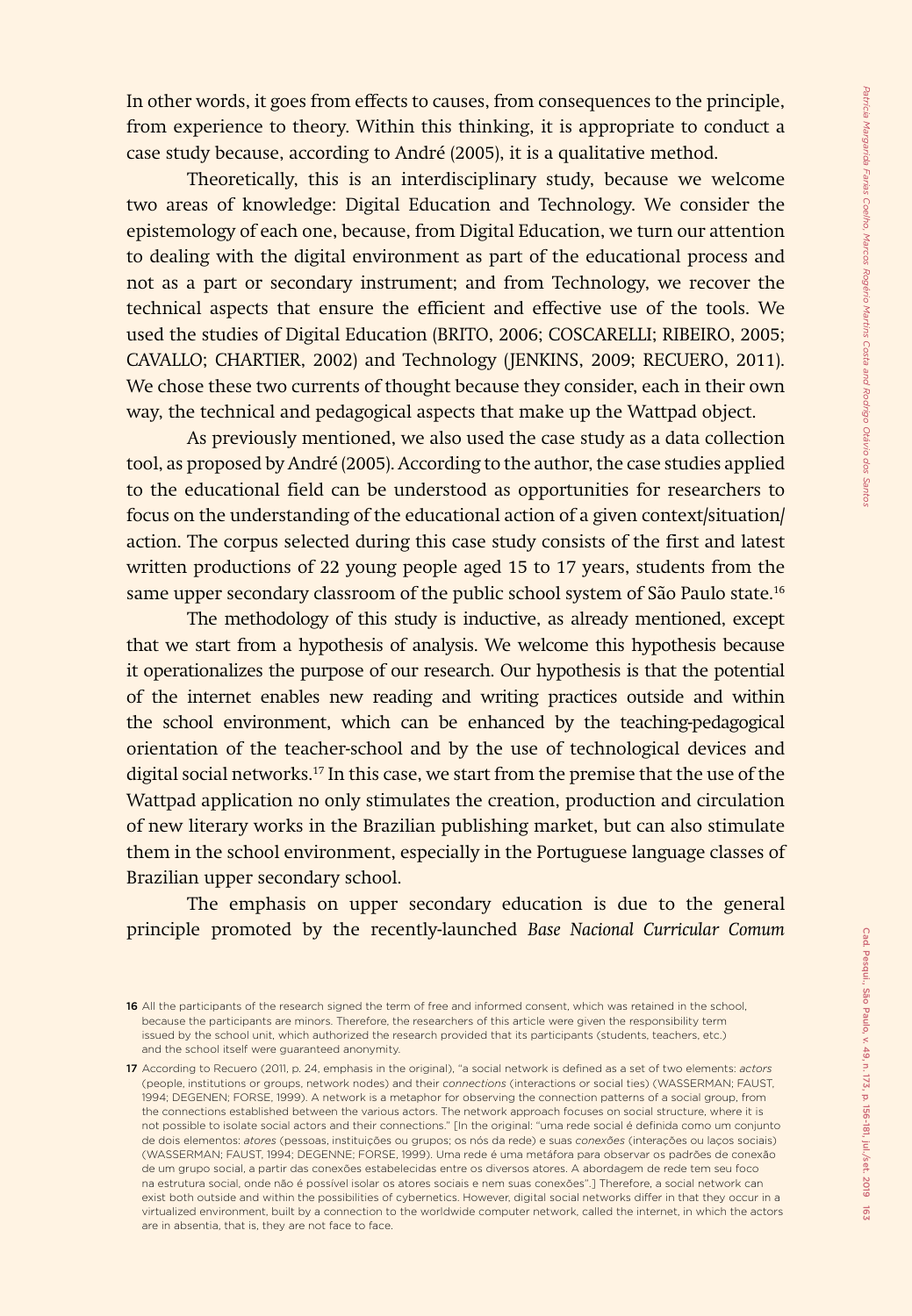(BNCC − National Curricular Common Basis), which provides for "learning in tune with the *needs, possibilities and interests* of students and also with the challenges of contemporary society" (BRASIL, 2018, p. 14, emphasis added), as defined in the introduction of the document. In addition, specifically in the section on upper secondary education, the document states that the school should consider the youths' diversity and, thanks to this, encourage students of this level of education to define their life projects, thus making them protagonists of their own schooling process:

> Considering that there are many youths means organizing *a school that welcomes diversity*, promoting, in an intentional and permanent way, respect for the human person and his/her rights, and, in addition, a school that guarantees students can be *protagonists of their own schooling process*, recognizing them as legitimate interlocutors to discuss curriculum, teaching and learning. It means, in this sense, to ensure they have a formation that, in tune with their paths and histories, allows them to define their *life projects*, both with regard to study and work and with regard to the choices of healthy, sustainable and ethical lifestyles.<sup>18</sup> (BRASIL, 2018, p. 463, emphasis added; our translation)

Therefore, it is necessary to present, reflect on and discuss the reading and writing practices promoted by mobile devices and computers. As Cavallo and Chartier (2013) point out, in contemporary times, a text is made by several different hands or at least by clipping, fragmentation and intervention practices, which radically modify our relationship with writing:

> [...] the immediately visible difference in the printed book between writing and reading, between the author of the text and the reader of the book, disappears for the benefit of a different reality: before the screen, the reader becomes one of the authors of a text written by several hands or, at least, the reader is in a position to compose a new text from fragments freely cut out and gathered together. As the owner ribaldone, works of very diverse natures, the reader of the electronic age can construct in its own way original text sets whose existence, organization and appearance depend only on him/her. But, in addition, s/he can at any

<sup>18</sup> In the original: "Considerar que há muitas juventudes implica organizar uma *escola que acolha as diversidades*, promovendo, de modo intencional e permanente, o respeito à pessoa humana e aos seus direitos. E mais, que garanta aos estudantes ser *protagonistas* de seu próprio processo de escolarização, reconhecendo-os como interlocutores legítimos sobre currículo, ensino e aprendizagem. Significa, nesse sentido, assegurar-lhes uma formação que, em sintonia com seus percursos e histórias, permita-lhes definir seu *projeto de vida*, tanto no que diz respeito ao estudo e ao trabalho como também no que concerne às escolhas de estilos de vida saudáveis, sustentáveis e éticos."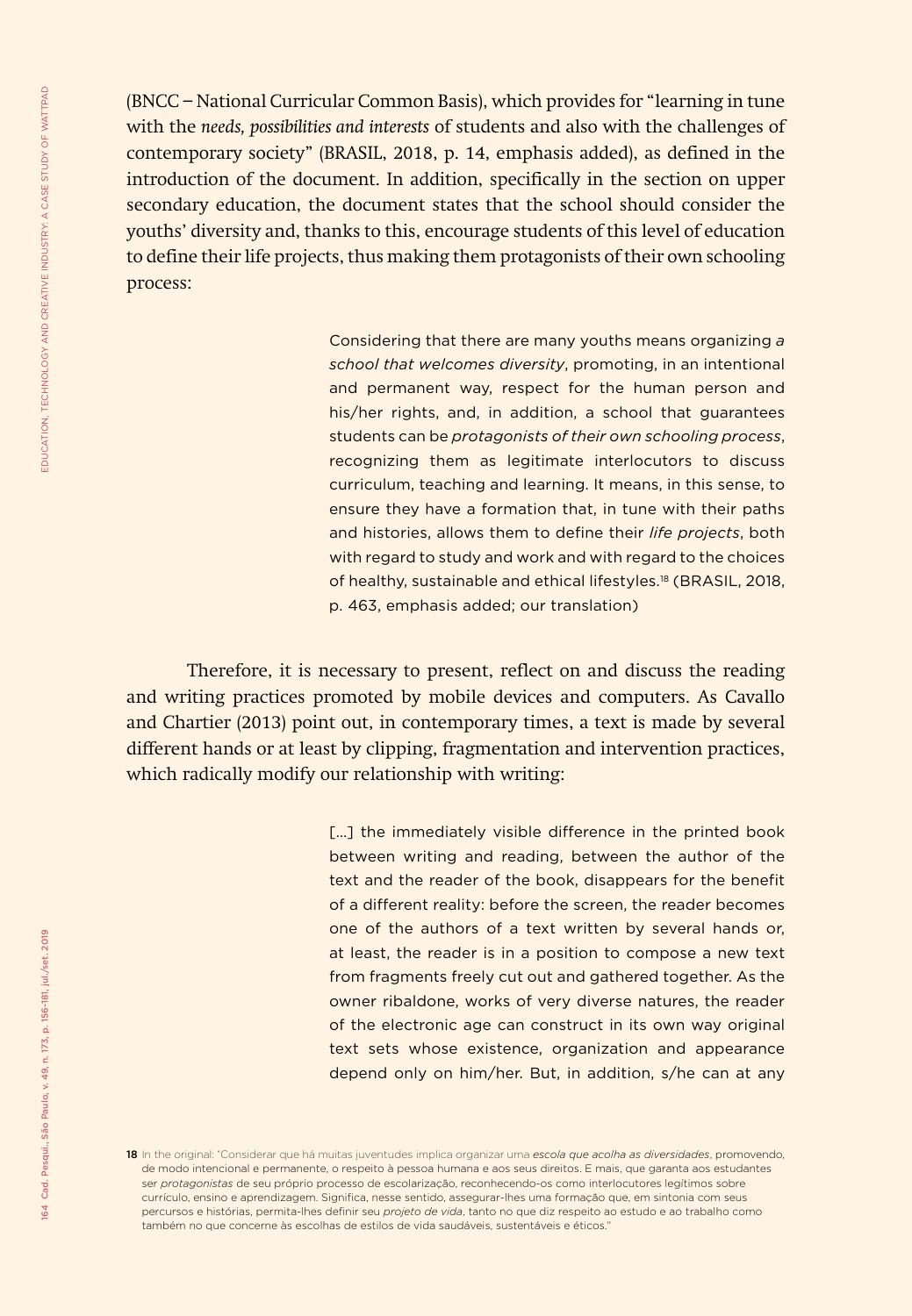time intervene in texts, modify them, rewrite them, make them his/her property. Thus, the whole relationship with writing is deeply subverted.<sup>19</sup> (CAVALLO; CHARTIER, 2013, p. 31, free translation)

In order to grasp the educational potential of creative industries, such as Wattpad, we start from the following question: How can the teaching-learning process of reading and writing practices be improved by the use of digital technological devices and social networks in contemporary times? This question guided our whole study, and we return to it in the final considerations of this article.

### WATTPAD AND ITS MAIN FEATURES

Wattpad is an application made up of a digital social network. It was created and developed by Canadians Allen Lau and Ivan Yuen in mid-2006. According to the company's official website, its function is to enable new narratives to reach as many readers as possible.20 To do so, it uses a collaborative digital social network, in which any registered user can participate, initiating the process of writing a book or offering tips and recommendations to others.

Also according to the company's official data, Wattpad has a community of more than 45 million people around the world. The success of this application is largely due to the revelation of new literary talents in a proportion never before seen. Its goal is to be the largest disseminator of new literary publications in the world. To this end, it associates writings from the most diverse locations in the world, based on the potential of the internet and mobile technology. On this application, new books are launched every day, while others are expanded, finalized, or modified.

It is interesting to diagnose that the digital social network can be accessed not only from a computer, but also from other technological devices, such as smartphones and tablets, connected to the internet. This range of possibilities provides greater mobility for writers and readers, who can write or read their books at any time, from anywhere. It should be noted that there is a screen layout for the mobile version (iPhones, smartphones, tablets, and the like) and another for the computer version.

To start interacting on the application, users download Wattpad (available on the two most used platforms, iOS and Android, and also for Windows) to

20Available at: https://www.wattpad.com/home. Access on: Nov. 10, 2018.

<sup>19</sup> In the original: "a diferença, imediatamente visível, no livro impresso entre a escrita e a leitura, entre o autor do texto e o leitor do livro, desaparece em proveito de uma realidade diferente: o leitor, diante da tela, torna-se um dos autores de uma escrita a várias mãos ou, pelo menos, encontra-se em posição de constituir um texto novo a partir de fragmentos livremente recortados e reunidos. Como o proprietário ribaldone, obras de naturezas muito diversas, o leitor da era eletrônica pode construir a seu modo conjuntos textuais originais cuja existência, organização e aparência somente dependem dele. Mas, além disso, ele pode a qualquer momento intervir nos textos, modificá-los, reescrevê-los, torná-los sua propriedade. Assim, toda a relação com o escrito está profundamente subvertida."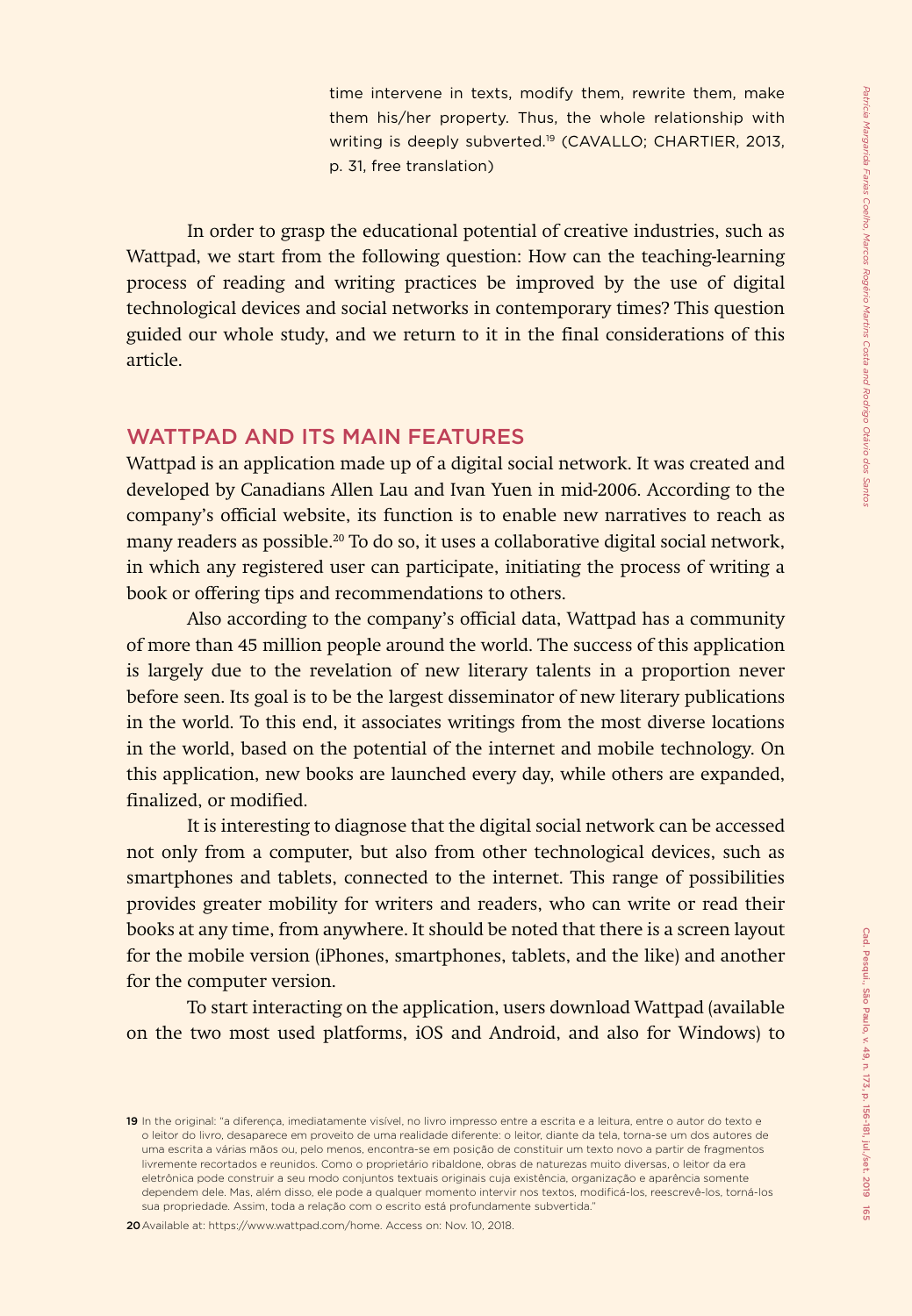their devices. Next, they fill in a brief registration through data migration from Facebook or manually − in the latter case, the company asks for the user's name and e-mail and the creation of an access password. Then, the reader is provided with a multitude of literary titles. According to Allen Lau, one of Wattpad's creators, with so many free access works, users spend more than 15 billion minutes per month on the application.<sup>21</sup>

It is interesting to note the promises that the application makes before the user downloads it. Wattpad explains that future users will have access to millions of free books, and will be able to read socially and connect with other readers and writers. In addition, the ability to take one's library anywhere, as well as the immersive reading experience, are widespread factors in the advertising of the application. These characteristics are emphasized by Wattpad's marketing as the most relevant of the application, as we can observe in the following sequence of images:

#### **FIGURE 1**

SEQUENCE OF ADVERTISEMENTS AND THEIR PROMISES<sup>22</sup>



Source: Wattpad.23

21 Available at: http://www.benoliveira.com/2017/02/tap-wattpad-lanca-aplicativo-historias-forma-chat.html. Access on: Nov. 10, 2018

22 In the set of screens, the direction of the reading of the figures takes into account the verbal statement that explains the images of each mobile screen. Therefore, the predominant meaning of Figure 2 is between the verbal statement and the visual segment and it does not necessarily focus on the singularities that are arranged in each screen reproduction. Therefore, we chose not to present each screen in an enlarged size and to arrange them in a series in the same figure.

23 Available at: [https://www.wattpad.com/home.](https://www.wattpad.com/home) Access on: Nov. 10, 2018.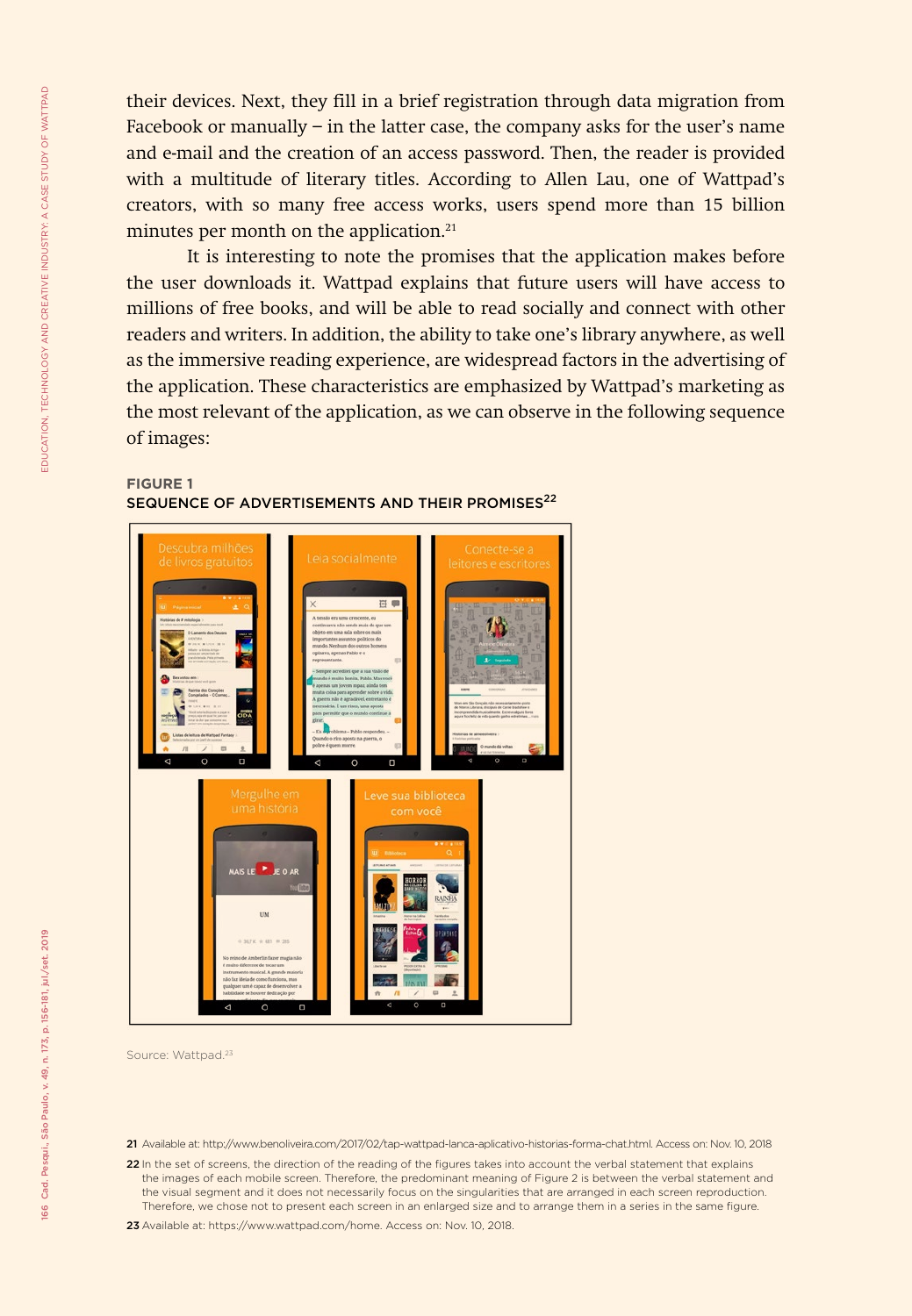Once the user enters the application, digital books appear one after another. They are represented metonymically by their covers, which bear the names of the book and the author. Around the cover, other information is displayed, such as the number of views, interactions with the book, and positive ratings. There is also a brief synopsis in a single three to six-line long paragraph. This is the introductory information placed on the user screen for the display of the works.

Observing all these maneuvers of manipulation between the application and the user, we can affirm, supported by Manguel (1997), that, a priori, few are the data to start a reading. This digital situation, however, does not stray too far from the conditions of a bookstore, where possible consumer readers choose their books when they are still packed, based only on their titles and covers. As Chartier (1999) reports, the choice of a book to read is the result of a series of maneuvers and strategies, which range from the author's notoriety to the marketing scheme for that work, and include the editor, publisher size, distribution, and ultimately the bookstore seller. Thus, rather than casual or random, the route built by the application − from the selection and promotion of its best characteristics in its ads to the exhibition of some selected information of each work on the screen of its users − is part of a persuasive goal: to gain more and more users.

In the conditions of production and execution of the application, in most cases, the publisher is Wattpad itself, because, to date, the books produced within this digital social network have been written by young people aged 9 to 20 years, and the most active age group is 12 and 13-year-olds, according to data provided by the organization itself.<sup>24</sup> In this dynamic, the works produced are mostly amateur in the sense that they are not published by specialized publishers. In most cases, these works are literary plots written by the users themselves, which are usually published in small weekly chapters formatted to be read on small screens. As a result, they are more succinct and have short sentences with little elaboration.

Because the application is free and open access, there are few restrictions, and so, to write a work, practically nothing more than a registration is required of the writer. During the registration of the work, the system asks for a title, description, category (such as adventure, humor, terror, etc.), and language of the text, as well as the content and the copyright style adopted by the author. At the bottom of the page, there is a register of meta tags − words that help the system find the work in the middle of the others, which function as keywords. At this point, one can also include a custom book cover. Once these steps have been completed and all of these fields have been filled, the user can start writing, both on their computers and on the other devices already mentioned, and their texts are already made available for network readers and users to comment on and evaluate them.

A supposed advantage of the system is the community that, in addition to judging the work, can interfere directly in its content, since it has direct access to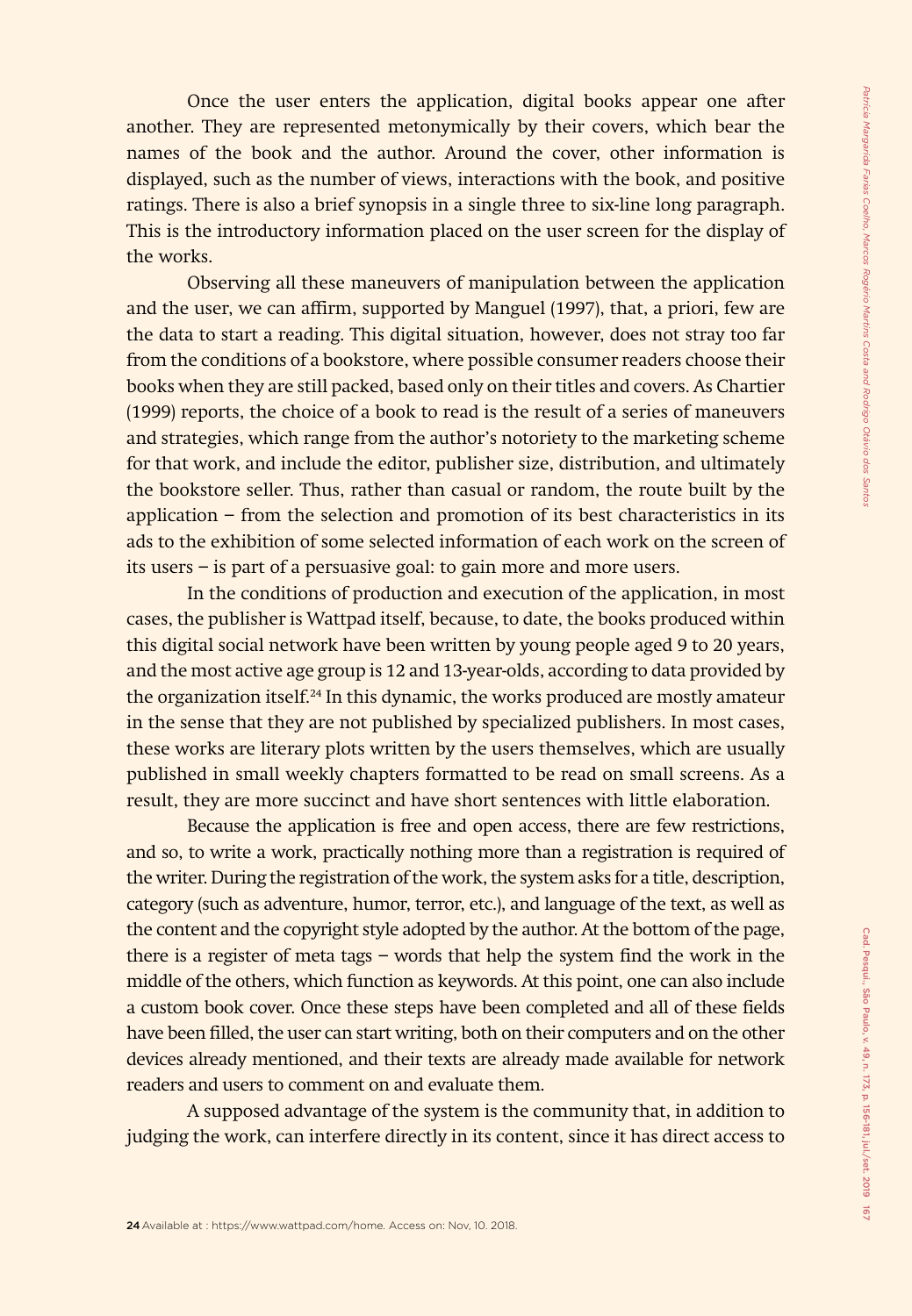the writer. Of course, writers may or may not heed the comments and accept the criticism of their readers. However, the possibility of interference is latent, far greater than in the broadcast-reception scheme discussed by McLuhan (2007) and the readers' letters section that Benjamin (1994) pointed out. In the face of the potential of the digital social network of cyberculture, we agree with Plaza (1990, p. 25) that: "In cyberspace, everyone is an author, nobody is an author. We are all producer-consumers: that is, the old and reluctant distinction between those who make and those who enjoy art is solemnly going down".

On the other hand, Plaza (1990) himself states that the interfaces affect the reader and that the reader has several ways of being included in the work. For this author, there is *passive participation*, in which the reader contemplates, perceives, imagines, among other actions. But there is also *active participation*, which occurs when there is exploration, manipulation of the object and also intervention. In the latter case, the viewer/reader can also modify the work. A third form is *perceptive participation*, which basically exists in kinetic art, in which perception is the primordial factor of the interpretation-action. Interactivity is a focal point for Plaza (1990) in the establishment of these forms of participation. And it is in this field, of interaction between reader and author, that Wattpad seems to interfere. In the next topic, we shall explore this field in the context of the upper secondary classroom, dealing specifically with the reading and the production of texts in the Portuguese language subject.

## A TEACHING-LEARNING PROPOSAL FOR READING AND WRITING TEXTS USING WATTPAD

When it comes to implementing digital technologies in education, there are several problems, from resistance by a portion of the teachers to the lack of up-to-date technical material. This demonstrates that there are problems of both material and interpersonal nature in this context of introduction of didactic-pedagogical ideas and methodologies associated with digital technologies. Brito (2007), when analyzing this situation, indicates that the school community can react in different ways and that the most frequent reactions are:

> (1) repelling technologies and trying to stay out of the process;

> (2) appropriating techniques and transforming life into a race after the new;

> (3) making use of the processes, developing skills that allow the access and control of the technologies and their effects.25 (BRITO, 2006, p. 1)

<sup>25</sup> In the original: "(1) repelir as tecnologias e tentar ficar fora do processo; (2) apropriar-se da técnica e transformar a vida em uma corrida atrás do novo; (3) fazer uso dos processos, desenvolvendo habilidades que permitam o acesso e o controle das tecnologias e seus efeitos."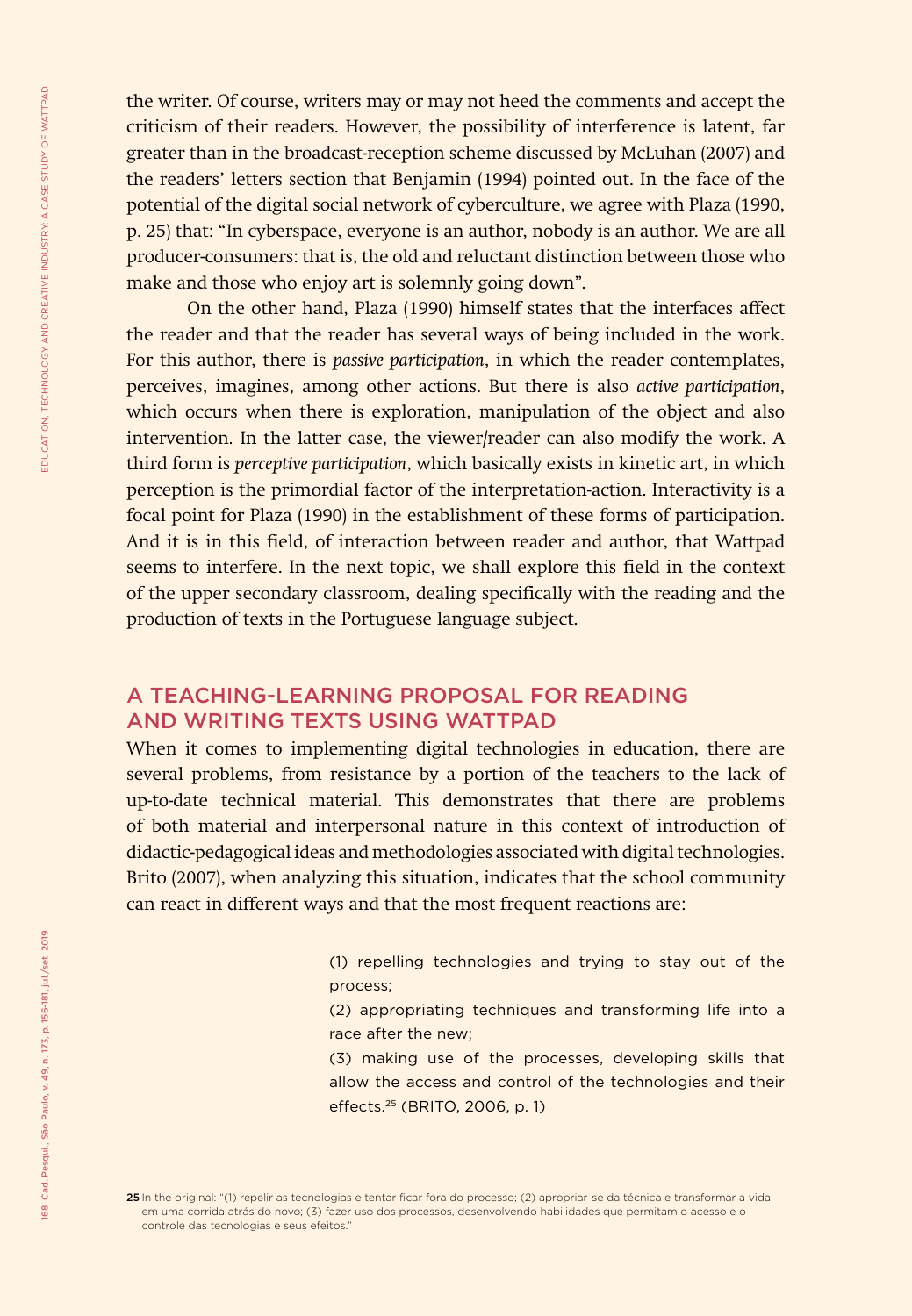Even though reaction 1 is one of the most frequent, Brito (2006) insists that reaction 3 would be the most promising for the sphere of education, for several reasons. First, keeping out of the process of cybernetic (r)evolution is almost impossible, because at all times we are in (inter)action with technological devices, from the radio to the screen of the cell phone. Secondly, it is not the mere adoption of technological tools that transforms the teaching-learning process, since it is complex, dynamic and adaptive and, therefore, it is not restricted solely and exclusively to the didactic-pedagogical tools used by the classroom teacher. Hence the ineffectiveness of reaction 2. Thirdly, when the school community develops skills and abilities that allow access to and control of technologies and their effects − as suggested by reaction 3 −, the teaching-learning process can use digital technologies with greater adaptation to educational objects, as well as with greater probability of efficiency.

We also emphasize that reaction 3 is the most useful one, since it makes explicit a primary factor in any inclusion of a didactic-pedagogical tool: no teaching medium can be used successfully without having undergone a previous method. This previous method is the planning done by the teacher who is responsible for establishing objectives, teaching objects, strategies, procedures, as well as forms of evaluation and their respective criteria. Without this, the inclusion of digital technologies into the classroom becomes an innocuous, incoherent action, which is, in fact, little efficient or not efficient at all in the sense that it cannot promote the acquisition of new knowledge and social values. According to Cysneiros (1998, p. 4), "computer uses that fail to qualitatively affect the school, teacher and student routine, or to exploit the unique features of the computer, fail to result in substantive changes, because only appearance actually changes." Considering the pertinence of adopting digital technologies associated to school planning, we carried out a case study in a public school of São Paulo state education system with more than forty years of tradition and average levels of approval in the largest university entrance examinations. The school has twelve classrooms, a computerized library, a computer lab, a science and technology lab, a cafeteria, two courtyards, and a sports court. The faculty consists of 36 teachers, 25 of whom are permanent teachers and 11 are module teachers.<sup>26</sup> The management team has a principal, two deputy principals and two coordinators. The full staff consists of 82 people, including public servants and outsourced employees. The school has two shifts: morning (from 7 a.m. to 12 p.m.) and afternoon (from 1.30 p.m. to 6.30 p.m.), with students from early childhood to upper secondary education, with 300 students per shift. In 2017, 587 students were enrolled.<sup>27</sup>

27 We do not name the institution, nor do we specify any members of the school community, in order to ensure their anonymity. All the data presented in this article were approved by the school management team.

<sup>26</sup> Module teachers are those who have not been assigned classes and who are in the school to teach the students in case the permanent teacher is absent. This nomenclature is adopted by São Paulo City Education Department.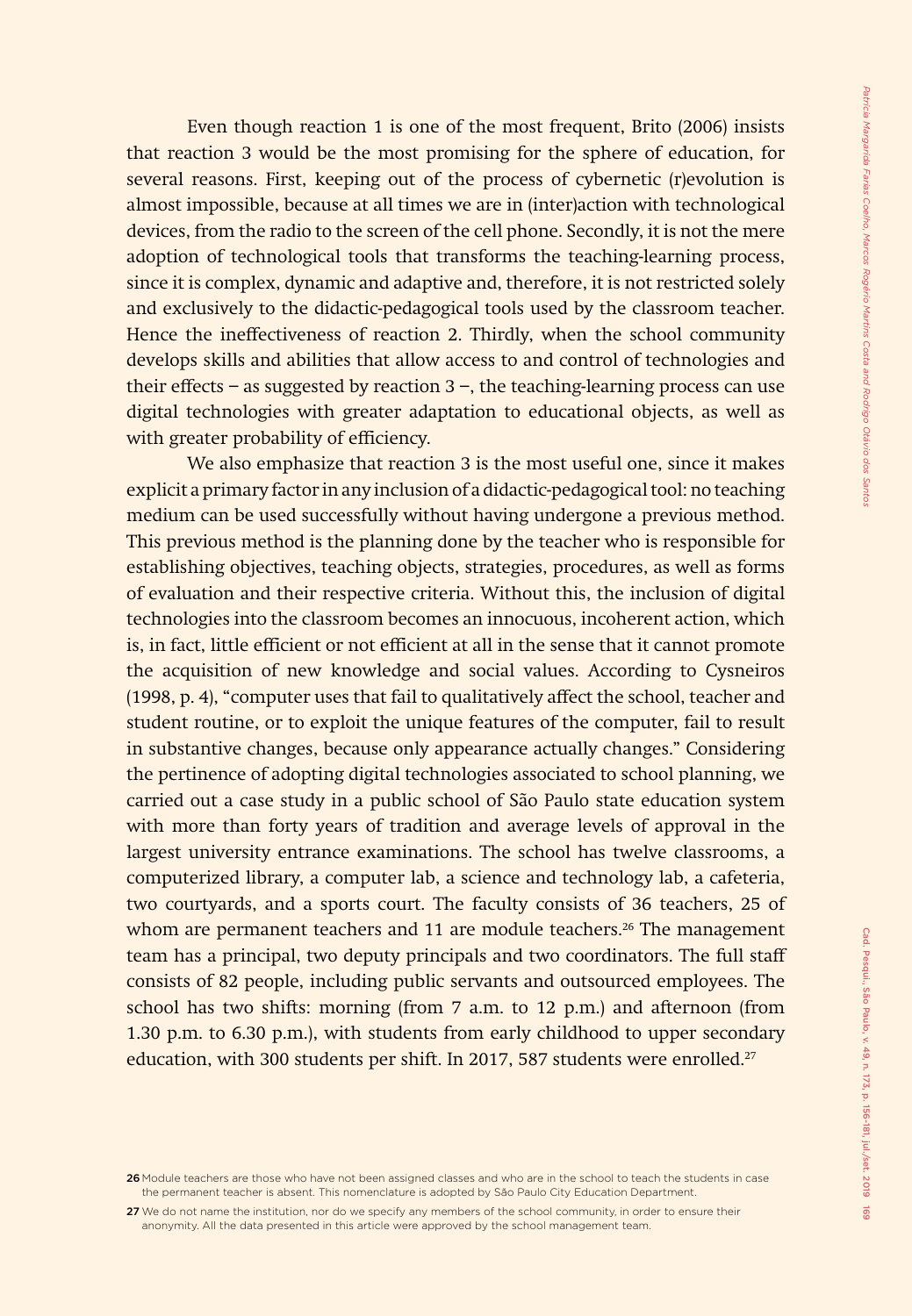We chose this institution for several reasons. The first one was the openness to the research that the management of this school offered. Secondly, the educational philosophy followed by the pedagogical team provides a favorable context for adopting new teaching and learning proposals, since they follow a humanistic strand that promotes the integral formation of the student, reinforcing the importance of the habit of studying and the system of constant evaluation, as well as personal development. Thirdly, teachers themselves, especially the teachers responsible for the Portuguese language discipline, reported that they faced difficulties in adopting digital technologies in the classroom, and that there was growing disinterest of upper secondary student in writing texts spontaneously unless they would turn into some grade. Another aspect highlighted is related not only to the fact that writing is not spontaneous, but also to the difficulty in writing, that is, in the formulation and organization of sentences for the construction of a text in written language.

In the face of this demand, a classroom was chosen to be the pilot of a proposal for teaching and learning to read and produce texts. The classroom selected had 22 students (12 female and 10 male) aged 15 to 17 years, attending the first year of upper secondary education. The time of the (1) observation, (2) planning, (3) execution, and (4) evaluation of the case study, conducted from January to June 2017, totaled more than 120 hours. Twenty hours were intended for classroom observation; twenty hours for planning with the teachers; sixty hours for the execution within the classroom with the students; and twenty hours for evaluation of the results with the education and management teams.

At the observation stage, it was found that the students were apathetic about copying texts from the blackboard. In many cases, they photographed the blackboard instead of copying the contents in their notebooks. In addition, teachers' explanations prior to the assessments were recorded by students on their smartphones as study material. A negative fact is that the students insisted on listening to music with headphones during some moments of the class, despite disapproval on the part of teachers and the management team.

In the planning stage, it was reported in meetings with Portuguese language teachers and later with the management team that the students already used various media in the classroom as study tools. For example, they used smartphone cameras as substitutes for the blackboard copy exercise and smartphone audio recorders for listening and memorizing; and the music played on smartphone headphones as an agent of interference in student-teacher communication. In all three cases, the potentialities of the smartphone sometimes fostered the learning process (cameras to copy contents and recorder to store contents) and sometimes hindered the teaching-learning process (music during the explanation of the lesson). This demonstrated to teachers and managers that the cybernetic (r)evolution was already present in the classroom everyday, even if, in a veiled way, or until that moment, it was misunderstood or not apparent.

Based on this, the researchers questioned each of the students about using Wattpad: "Do you know or use an app called Wattpad?". Of the 22 students,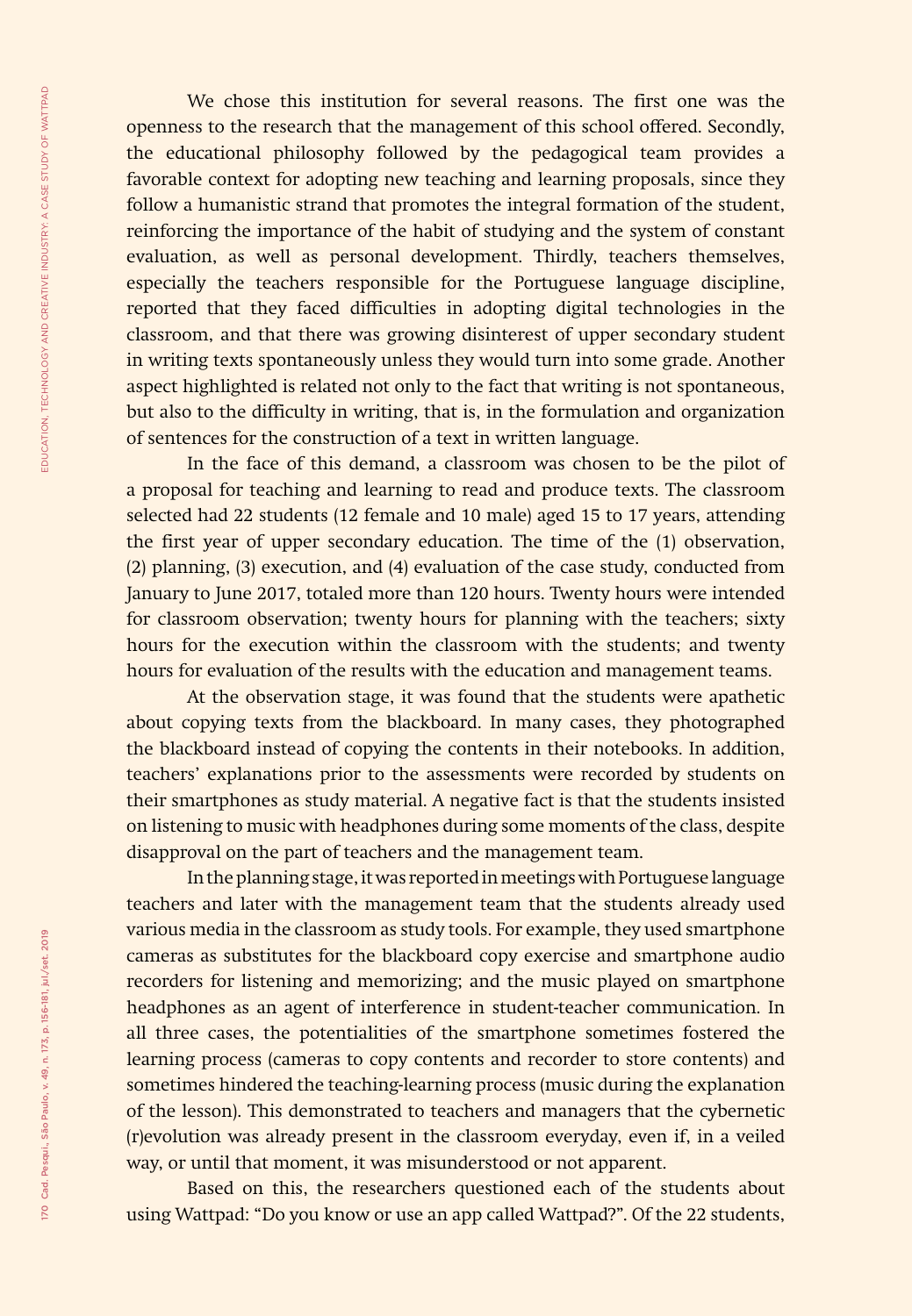18 answered that they knew the application. And nine of these 18 reported spontaneously that they used it frequently for reading and writing texts. Comparing the nine application users with the rest of the class, we can say that 40% of the students in this room had installed and published texts regularly on Wattpad. With this data, we constructed three didactic sequences that used Wattpad for reading and writing classes; each sequence was twenty-hours long (ten hours of class and ten hours of study by teachers and researchers), since there was already empathy between students and the application.

In the execution phase, the first didactic sequence was initially aimed at presenting the application functions to the students who had not yet installed Wattpad in order to encourage them to start using it. Next, it was proposed to relate the potentialities of this application to the production of the teaching object *adventure novel genre.*<sup>28</sup>

The instructions given for the execution of the novel adventure genre were as follows. First, the students read some excerpts from texts published by various users of this application. Then the teacher and the researchers read out loud some texts taken from Wattpad. Then the students, the teacher, and the researchers made comments on the texts read in the classroom, using Wattpad resources.

For writing the adventure novel on the application, the instructions were as follows. Firstly, the texts should have more than ten and less than thirty lines, with more than three paragraphs, presenting at least two characters in two different settings, and one to three dialogues between the said characters. Then the students were expected to comment on the texts of three different colleagues. The production was individual and the teacher would only evaluate the text that was published on Wattpad, followed the aforementioned rules and received at least a comment from a student other than the author of the story. The time from instruction to the teacher assessment stage was approximately a month, during which students were expected to explore, write, and give feedback on the application.

After this stage, not only did students publish the chapters of the requested genre, but over 80% of them also continued to write the story. For the success of this sequence, the endorsement of students who were already using the application was essential. The nine students who were frequent users of Wattpad validated the didactic-pedagogical proposal of the teacher and researchers and stimulated their peers to continue producing the genre.

Although the participation was significant, the teacher responsible for the class emphasized that, according to his perception, the chapters produced in this activity did not have the same quality of previous textual productions

<sup>28</sup> The adventure novel is a literary genre that emerged in the late nineteenth century. The background theme of its plot is an adventure. The main character of this type of novel (i.e., a long, complex story that is often subdivided into chapters) is generally sympathetic (a child, a teenager, an adult, or even an imaginary being). The conflict of the plot occurs when this character is, for some very serious reason (death of a relative or lover, a natural disaster, conflict of interest, etc.), removed from his or her routine, and then forced to face difficult situations and even exceptional circumstances.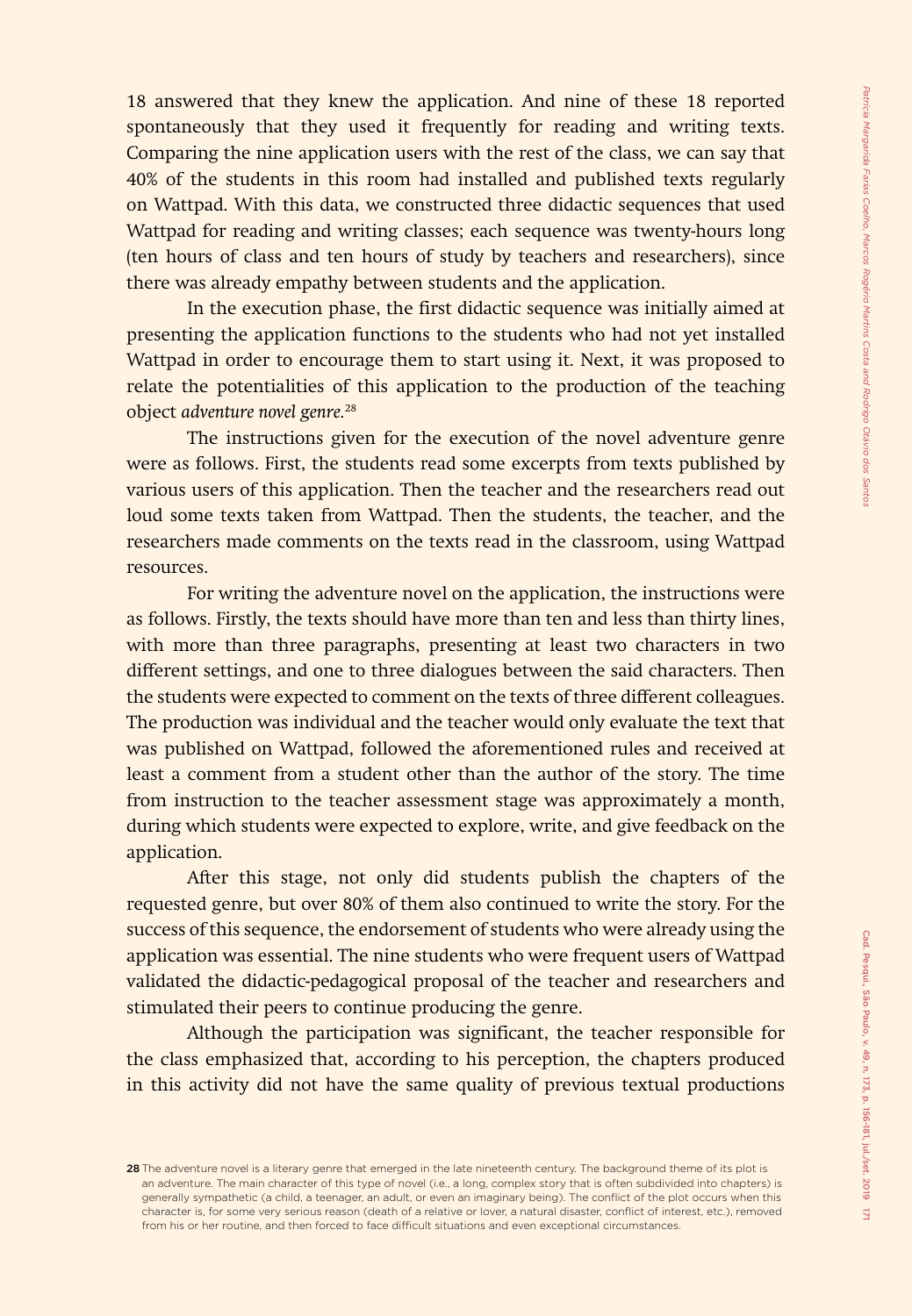written outside the virtual environment. We highlight that the researchers did not have access to such previous texts. However, we consider the teacher's report important as prior information of the students' writing process.

What researchers did analyze were the texts produced by the students on Wattpad platform. During the writing process, students used no other support − such as ruled paper − but computers with access to Wattpad. These texts published on Wattpad were corrected according to their graphic, grammatical and discursive competences, which had been agreed on by the teacher and the researchers before the beginning of the case study.

We discriminated the three competencies adopted to evaluate students' written productions. The ability to materially record in some medium the graphic signals that are historically, socially and culturally agreed upon in a given language was called *graphic competence*. In this competence, we evaluated: (a) the presence or absence of accentuation; (b) the spelling of each word; and (c) the student's handwriting.<sup>29</sup>

The ability to record during the use of the language the standards of the cultured norm of Brazilian Portuguese language was called grammatical competence.30 For this competence, we examined the following linguistic aspects: (d) varied use of several classes of words; (e) nominal and verbal agreement; and (f) use of coordination and subordination.

The articulation of ideas, paragraphs and other syntagmatic units of the language for the production of meaning was called *discursive competence*. We verified this competence using the following criteria: (g) no contradiction of the arguments and elements of the narrative; (h) influence exerted by the organization of ideas throughout the text on the meaning; and (i) use of figures of language (metaphor, metonymy, gradation, hyperbole, irony, among others).

For evaluation, we adopted a scale from 0 to 10, with 0 being the minimum grade and 10 being the maximum, for each competency. The arithmetic mean obtained by the student is the result of the sum obtained in the evaluations in each competence, divided by the number of competences. Table 1 presents these arithmetic means and also whether the student achieved regular performance in each competency, i.e., 5.0. Below 5.0 the performance is unsatisfactory. Performance is considered satisfactory from 5.0 to 7.0, and excellent from 7.01 to 10.0.

<sup>29</sup> Calligraphy in the digital environment is not related to the stroke and the connections between the letters as the calligraphy in handwriting. We understand as intrinsic factors to calligraphy in the digital environment the following aspects: font, size and arrangement of the letters in the layout of the page.

<sup>30</sup>In agreement with Castilho (2010), we defend that the Portuguese language developed in the national territory promoted the formation of a new language different from Lusitanian Portuguese and with its own discursive, grammatical and lexical characteristics. Therefore, we adopt Brazilian Portuguese.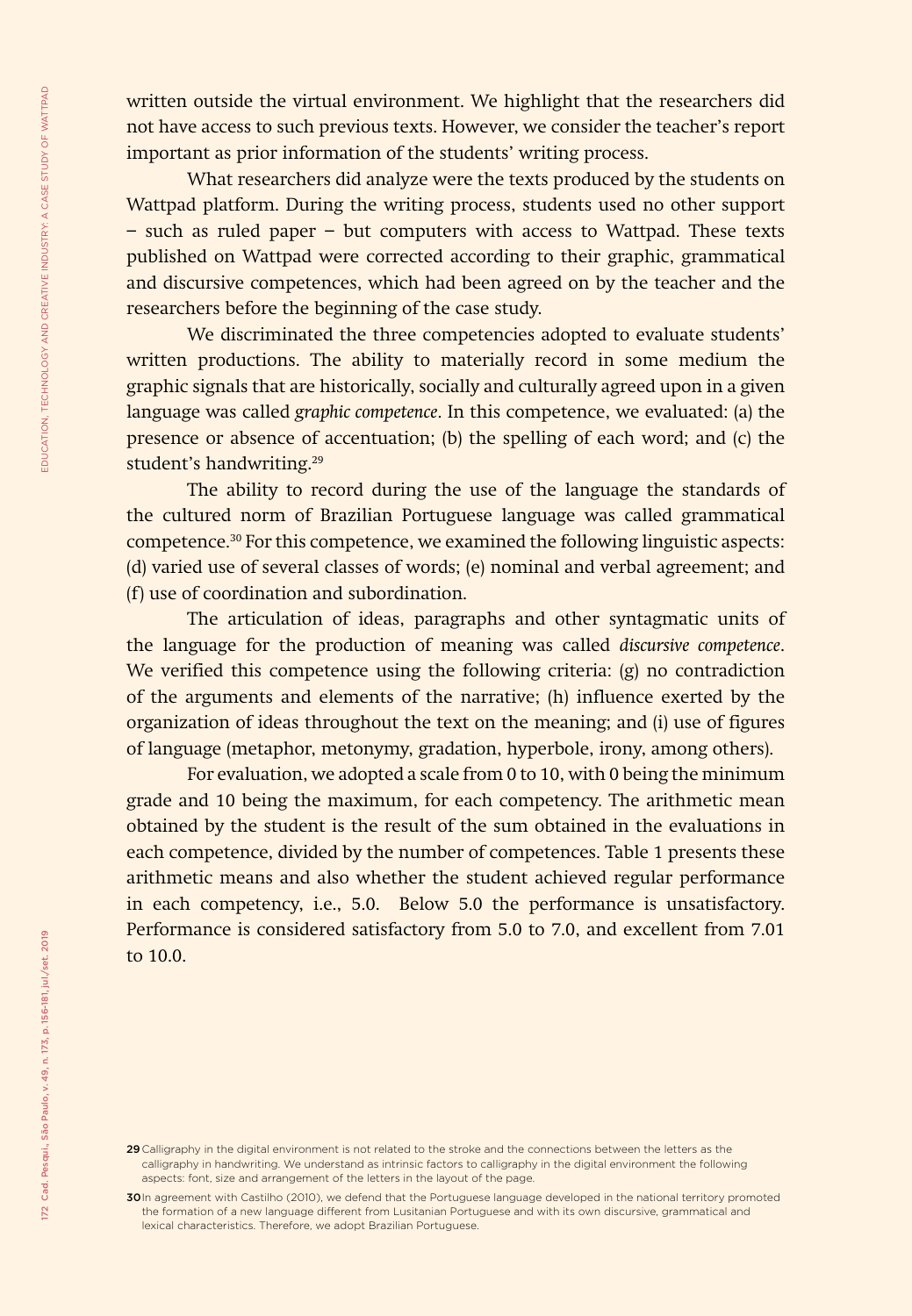#### **TABLE 1**

FIRST PRODUCTIONS ON WATTPAD: ADVENTURE NOVEL GENRE – INDIVIDUAL WORK

| STUDENT                              | GRAPHIC<br>COMPETENCE<br>COMPETENCE                                                                       | <b>GRAMATICAL</b><br>COMPETENCE | DISCURSIVE<br>COMPETENCE | GRADE             |  |
|--------------------------------------|-----------------------------------------------------------------------------------------------------------|---------------------------------|--------------------------|-------------------|--|
| 1                                    |                                                                                                           |                                 |                          | 6.5               |  |
| $\overline{2}$                       |                                                                                                           |                                 |                          | $\overline{3}$    |  |
| $\overline{3}$                       |                                                                                                           |                                 |                          | $\overline{3}$    |  |
| $\overline{\mathcal{L}}$             |                                                                                                           |                                 |                          | 6.5               |  |
| $\overline{5}$                       |                                                                                                           |                                 |                          | $\overline{c}$    |  |
| $\frac{6}{7}$                        |                                                                                                           |                                 |                          | $\overline{5}$    |  |
|                                      |                                                                                                           |                                 | $\overline{1}$           | $\overline{7.5}$  |  |
| $\overline{8}$                       |                                                                                                           |                                 |                          | $\overline{c}$    |  |
| $\overline{9}$                       |                                                                                                           |                                 |                          | $\circ$           |  |
| 10                                   |                                                                                                           |                                 |                          | $\overline{2}$    |  |
| 11                                   |                                                                                                           |                                 |                          | $\overline{3}$    |  |
| $\overline{12}$                      |                                                                                                           |                                 |                          | $\overline{5}$    |  |
| $\overline{13}$                      |                                                                                                           |                                 |                          | $\circ$           |  |
| 14                                   |                                                                                                           |                                 | ♦                        | $\overline{2}$    |  |
| 15                                   |                                                                                                           |                                 |                          | $\overline{4}$    |  |
| 16                                   |                                                                                                           |                                 |                          | $\overline{3}$    |  |
| 17                                   |                                                                                                           |                                 |                          | $\overline{5}$    |  |
| 18                                   |                                                                                                           |                                 | $\mathbf{1}$             | 5                 |  |
| 19                                   |                                                                                                           |                                 |                          | $\overline{2}$    |  |
| 20                                   |                                                                                                           |                                 |                          | $\overline{4}$    |  |
| 21                                   |                                                                                                           |                                 |                          | $\overline{4}$    |  |
| 22                                   |                                                                                                           |                                 |                          | 6.5               |  |
| Requirement<br>satisfaction<br>index | 4%                                                                                                        | 22%                             | 27%                      | Mean<br>17% 31    |  |
|                                      |                                                                                                           |                                 |                          | 3.5 <sup>32</sup> |  |
|                                      |                                                                                                           |                                 |                          | <b>LEGEND</b>     |  |
|                                      | Indicates that the student achieved regular performance in the criterion (cut grade 5.0)                  |                                 |                          |                   |  |
|                                      | Indicates that the student did not achieve regular performance in the criterion<br>(grade lower than 5.0) |                                 |                          |                   |  |

Source: Authors' elaboration.

In this table, in the first column, each cardinal numeral represents a particular student, and each line corresponds to the analysis of the numbered student. In the central columns, competences are evaluated according to the student's overall performance in that item. Green means the student achieved regular performance (5.0), whereas red means the student did not. The numerical grades obtained by the students are on the column on the right. And the lowest line presents the totals of the satisfaction index of each requirement, as well as the students' general arithmetic mean (3.5) and the general arithmetic mean of the percentages of the three competences (17%).

With regard to the results, in general, we can see that the criterion with the worst result was graphic competence (3%), followed by grammatical

<sup>31</sup> The general arithmetic mean of the percentage is the sum of the other percentages divided by the three competences, totaling 17%

<sup>32</sup> The general arithmetic mean is the sum of the other means, divided by the 22 students, which resulted in 3.5.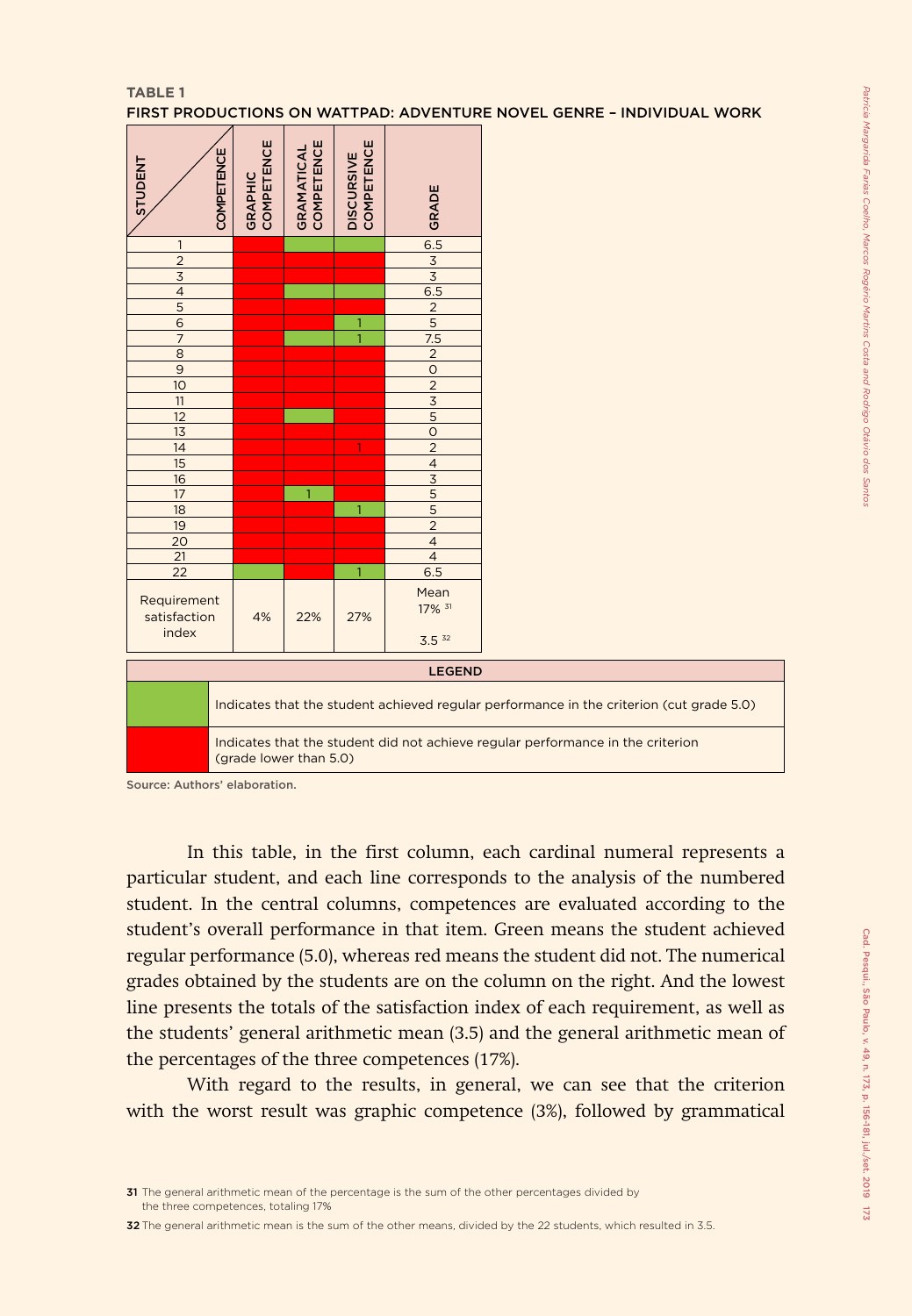competence (22%), and discursive competence (27%). The overall mean of the three competences was 17%, which is relatively low for an upper secondary class.

 The result was well below expectations given the student performance required by the school: at least 5.0 (five) points on a zero to ten scale, with zero being a totally unsatisfactory result and ten a fully satisfactory result. Thus, of the 22 students, only four students (1, 4, 7, and 22) scored above 5.0. In addition, we can highlight that students 9 and 13 did not perform the activity and, therefore, their grade was zero.<sup>33</sup>

The data showed that it was not the didactic-pedagogical sequence that needed to be adjusted, since it was not enough to include the use of the application into the school practices, especially as a means of producing texts. In other words, these unsatisfactory results showed that employing a technological tool without using all its resources, observing its limits and potentialialities, is innocuous, in the sense that the students did not meet the teaching-learning expectations present in the plan.

Wattpad can improve the three competences, when it is well used by teachers in interaction with their respective students and the entire digital social network. The application can help to write, revise, edit and rewrite texts in a more agile and collaborative way, and authors also count on the voluntary critique of the community of readers of digital social networks. In the case of the activity, the guidance to write, review, edit, and rewrite was centered on the teacher, whereas the students were dispersed, since the production was individual. This proposal was not effective, because the community of readers of Wattpad was underused within this didactic pedagogical strategy. Therefore, it was necessary to redo the planning of the following two didactic sequences with the teachers, considering the data collected by the researchers.

In the second and third didactic sequences, the approach was readjusted. The proposal was to separate the classroom into groups of four to six students. The group formation criterion was the affinity of its members. Each group was asked to write an entire adventure novel with six characterized characters, at least ten chapters with 30 to 60 lines each. The teachers also proposed that the groups make at least three comments on the production of the chapters produced by the other groups.<sup>34</sup>

With this proposal, three groups of six students and one of four students were organized, totalizing four groups. Thus, each chapter would receive at least twelve comments, three from each group. However, the students' participation was far beyond what was expected. Each group received on average about sixty

<sup>33</sup> Students 9 and 13 failed to perform the activity because they missed the classes in which it was developed. In addition, these students reported that they could not carry out the activities at home because they did not have access to the Internet.

<sup>34</sup> It is noteworthy that other members of the Wattpad reader community interacted in the works published by the students, but the comments of this other type of interaction were not considered in this study. These data will be part of another scientific publication.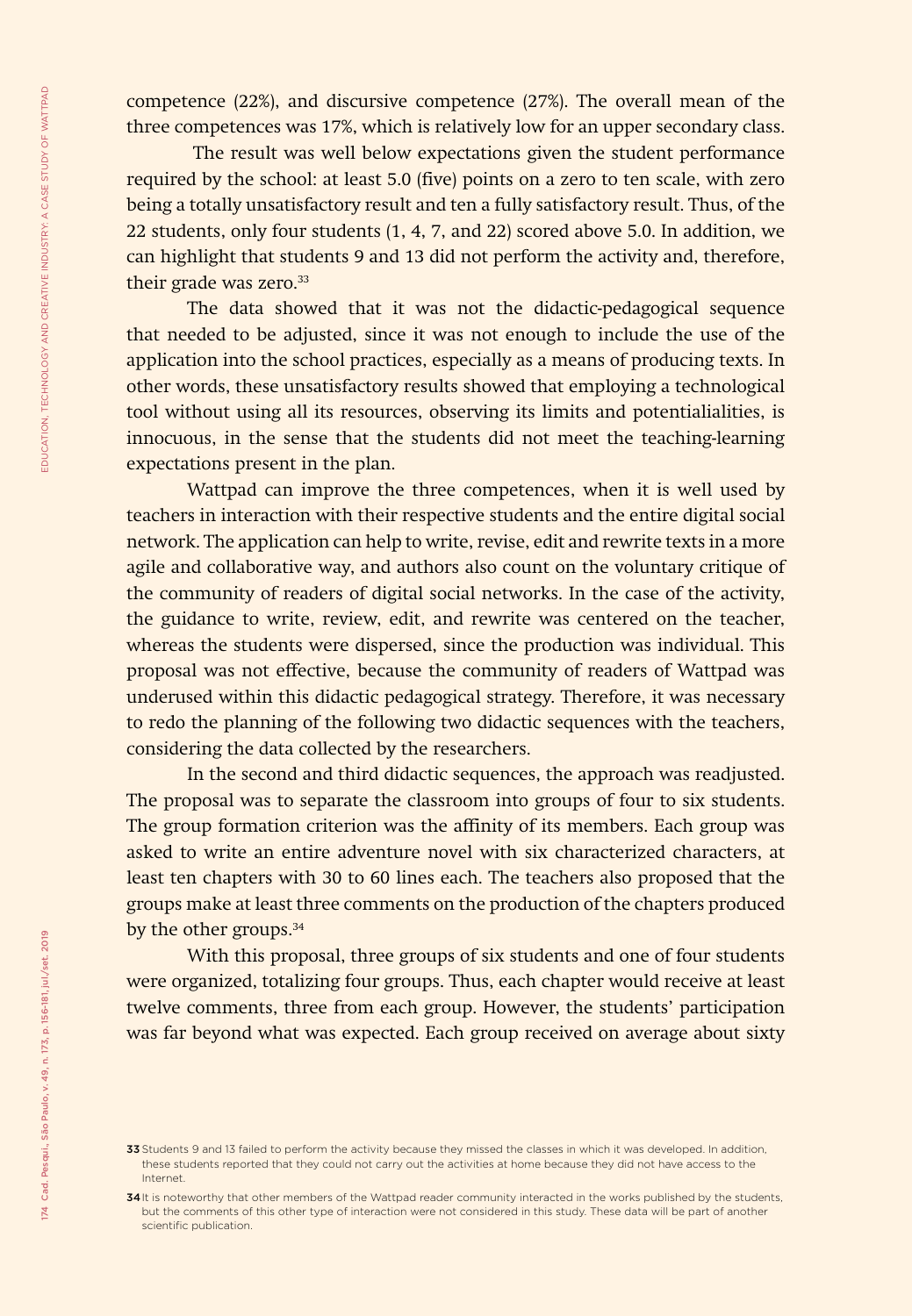comments on each of the chapters. The most commented chapter received a total of 145 interventions and the least commented received 28.

The proposal of posting and commenting was guided by the teachers, who also made interventions. For comments, rules of mutual respect and technical quality were emphasized. For example, students could not use low-slang words or offend their peers, and comments should highlight the positive and negative aspects of the chapter's aesthetics, focusing primarily on the criteria of evaluation of the three competences: from (a) presence or absence of accentuation to (i) use of figures of language (metaphor, metonymy, gradation, hyperbole, irony, among others).

Therefore, with each comment, each group as a whole and its members in particular became aware of the mistakes they made in the writing process. The students edited their texts regarding both how to construct the periods and how to formulate and segment their paragraphs. This was the proposal of the second didactic sequence: edition of the novels by the groups. The duration of this stage, since the instructions until the completion of the novels by the four groups, was 45 days.

In the third didactic sequence, the groups had to improve their literary work and post it again for the appreciation of the whole class, as well as for the final evaluation of the teacher and researchers. In addition, each group had to briefly present the plot of their textual production to the classroom, discussing the difficulties overcome and how the comments of their classmates had helped construct the text. The oral presentation was carried out in four hours and each group had at least twenty minutes for oral presentation and ten minutes for discussion with classmates, the teacher and researchers). This stage, from the instruction to the oral presentation, lasted fifteen days.

As we can see, the second sequence planned the interaction between groups in the form of a social network using Wattpad digital social network. The third sequence prompted students to bring, from the digital universe into the classroom, their achievements in the oral presentation genre. Thus, the two sequentially performed didactic sequences complemented each other: from the digital universe to the classroom, and vice versa.

From this data, we can make some considerations. This collective construction using Wattpad presents positive results. However, it is important to define what the impact of this proposal was and to question: if such a process were carried outside the digital environment, would the results be the same?

In response to the first point, we consider that the predominant impact is the active and meaningful participation of the student, which promotes the protagonism of the young people who interfere in and act to foster their own schooling process. Such protagonism is encouraged by BNCC of upper secondary education (BRASIL, 2018). As for the second point, it is necessary to relativize the positive results, since the first attempt was not successful and the proposal had to be adjusted. Just as in a classroom using the blackboard and chalk, the proposal with Wattpad had to be realigned and adapted. Therefore, we can say that this strategy may or may not bring positive results depending on how flexible teachers are when applying this digital technology to their didactic-pedagogical proposals.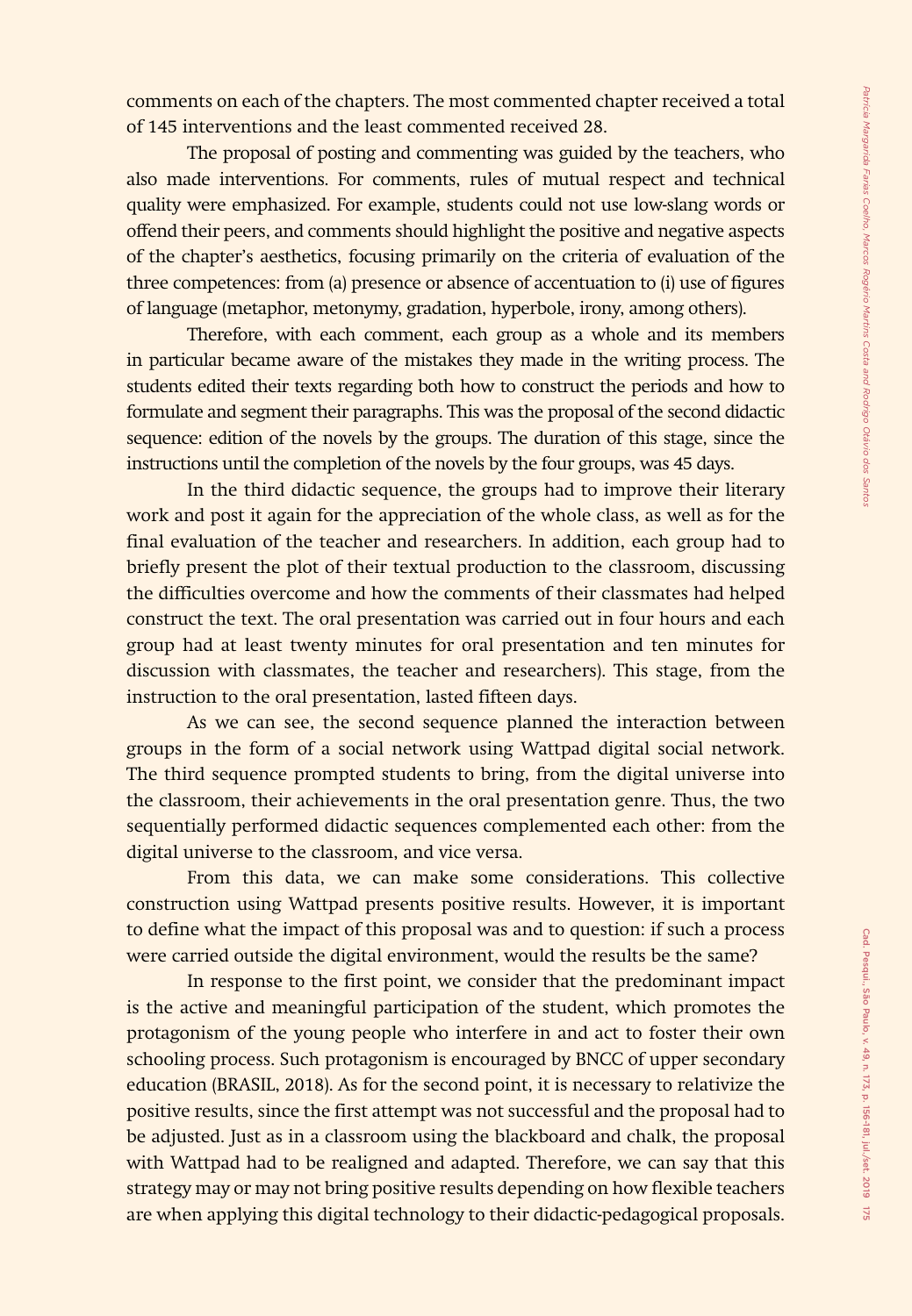These points cannot be ignored when checking the following data that we bring as a final result: the grades obtained by the students in the latest productions on Wattpad.





Source: Authors' elaboration.

As we can see, everyone scored above the 6.0 mean. The three competences with low performance before achieved high performance, especially the discursive competence, with 100% performance. Thus, the execution of the case study was quite satisfactory, not only because the students increased their final grade, but also because they reported that they will continue to use Wattpad to produce other literary and non-fiction genres. This was the greatest gain in the three didactic sequences: the encouragement to read and produce texts spontaneously.

In this article, these gains to the teaching-learning process are considered impact indicators, since they alert to the change from one stage to another − in this case, from low to regular performance. Of course, these impact indicators can be relativized depending on the medium and methodology used. What we are emphasizing in this work is that, under the conditions observed and analyzed in this case study, these gains are impact indicators, because, as previously mentioned, they alert that there was a change in the teaching-learning process.

We highlight the results of groups 2 and 4, which performed well in the three competencies. Although group 1 did not reach the regular performance in the graphic competence, it obtained a regular result in the other two competences. The same occurred with group 3, but the competence in which it did not perform regularly was the grammatical one. These differences in the performance of each group may have occurred because each group was formed according to the criterion of affinity of its members, which may have led those who had the most difficulty in spelling to gather in group 1 and those who had the most grammatical limitations to gather in group 2. This is just a hypothesis,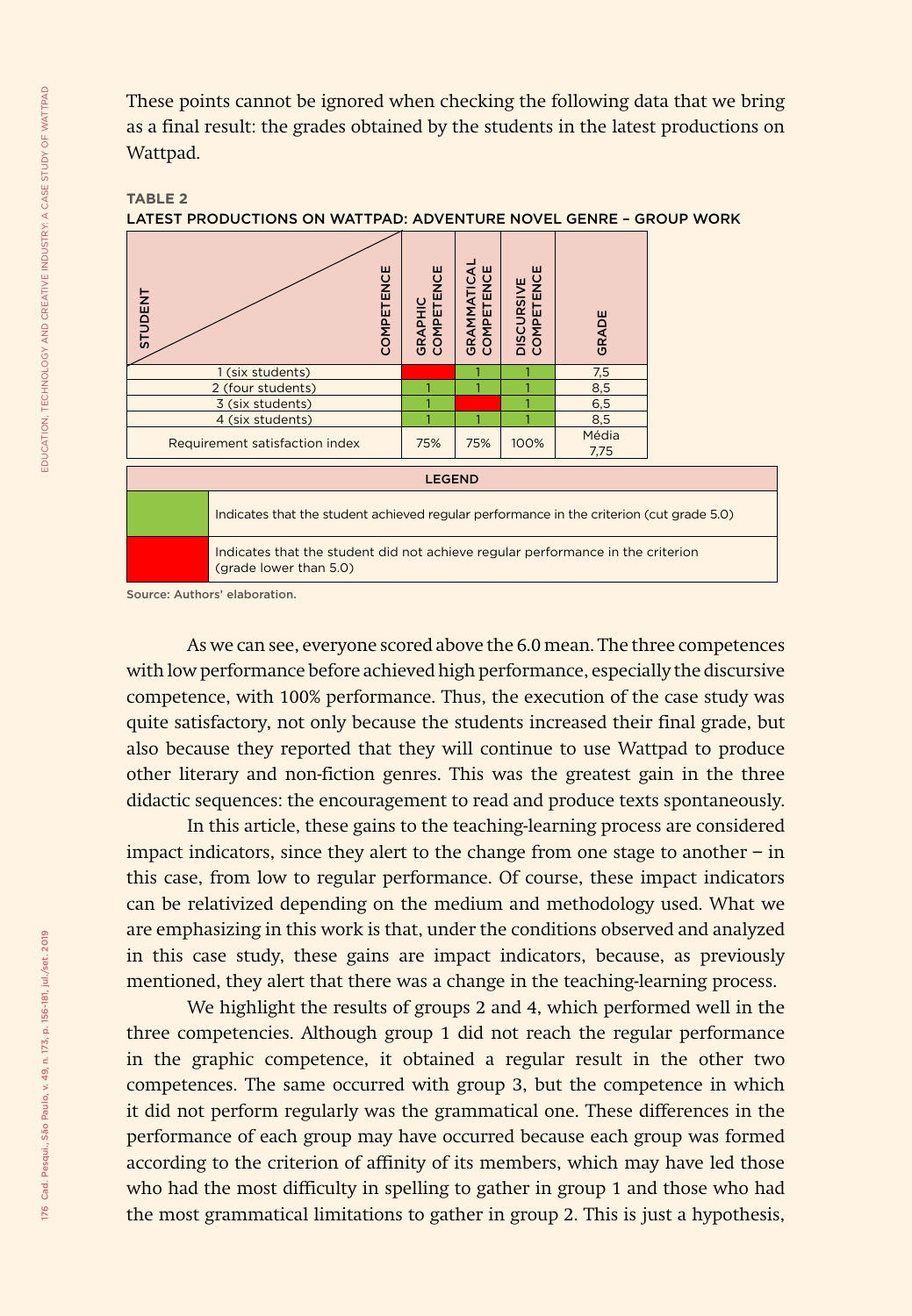and more data on other group formations is needed to prove it. However, with the data we had access to, this was the closest explanation, and this is a subject to be explored in further studies.

Moreover, these data show that the three competences have autonomy and can be investigated on a case-by-case basis, but they interact throughout the text, because we can see that the two groups that had lower than regular performance (5.0) in one of the competences had the lowest arithmetic means when compared to the two groups that obtaind regular grades in the three competences.

At the evaluation stage, meetings were held first with the teachers who participated in the execution, then with their managers and finally with the entire pedagogical team. In these three moments of discussion, it was understood that the application of the first didactic sequence had had unsatisfactory results, since the implementation of Wattpad as a didactic-pedagogical tool had not taken into account its functionalities − that is, Wattpad had been treated as another space for writing − and the fact that, besides being a means of text dissemination, it is a digital social network in which authors and readers talk, i.e., it is no longer a relation between the author and the printed book reader, as we have already commented drawing on Cavallo and Chartier (2002). When the didactic sequences were replanned, adjusting them to the digital social network features present in Wattpad, the way of evaluating and creating the texts changed. No longer was an isolated book chapter asked, in which the student might or might not have the idea of the whole, in which the student would begin a story that s/he would be unable to finish. The didactic-pedagogical orientation was different: an entire book was requested, with beginning, middle and end. In addition, the teachers, along with the researchers of this article, proposed that this textual production be collective, thus creating an internal social network from the formation of groups. This was foreseen since the proposal, as one of the instructions given by the teacher to the students was that each group should necessarily comment on the textual production of another group. These comments from one group to the other generated what we call here *internal social network*. We distinguish *internal social network* from *digital social network*, because the former concerns the comments made by the students of each group and the latter refers to the comments of all the members registered in the application − as already said, the comments of Wattpad users who were not students of the selected class were not considered in this study. As these groups should interact with each other through the comments on Wattpad, the internal social network of each group was gradually included in the Wattpad community and at the same time created its own digital territory, that is, a space of interaction of the students of that school in the digital social network.

The comments produced on Wattpad's social digital network played a key role here. In the interaction process on Wattpad, students could not address any subject or make any kind of intervention. There were previously established rules and the students were under the guidance, supervision and evaluation of teachers, who were also present through their comments. This way of acting and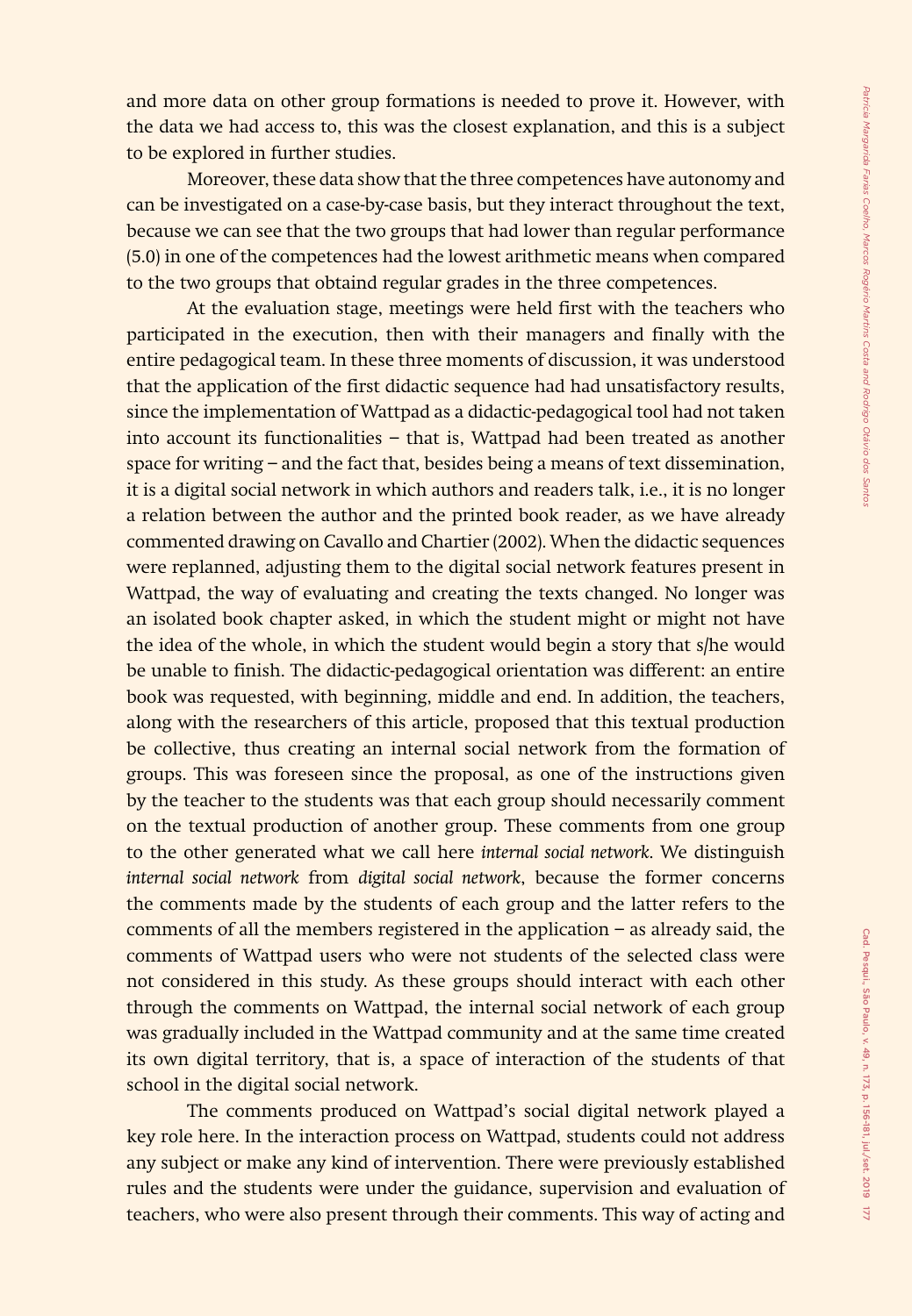interacting is the effective realization of reaction (3), discussed by Brito (2006, p. 1): "make use of processes, developing skills that allow access and control of technologies and their effects".

The educators involved in the case study and the managers took these results to the pedagogical meetings with the other teachers and later presented them to the parents of the students involved in the study. All of them considered it a fruitful action. As a future development, it was recommended by the management team that other studies on the same theme and the execution of other didactic sequences be carried out in the school in the other disciplines.

### FINAL CONSIDERATIONS

Wattpad was not initially designed for use in schools. Even as a creative industry, which grows and expands its market niches, its orientation is not of a primarily pedagogical nature. Therefore, what this study did was to appropriate the technological resources present in the application of a creative industry of the publishing sector to develop teaching and learning processes in the Portuguese language classes.

We fulfilled the two specific objectives proposed. In the first topic, we described the main usability features of Wattpad. In the second, we proposed actions to use the application as a didactic-pedagogical tool in Brazilian upper secondary education, based on a case study that can be replicated by other educators and researchers, following the detailed steps.

Thanks to Wattpad, we were able to follow, in the didactic sequence proposed in this case study, the pertinence of accepting digital social networks in group dynamics. We also evidenced the relevance of considering criteria for the evaluation of global (graphic, grammatical and discursive) competences, which, albeit autonomous, are interrelated, mainly in the writing process (CHATIER, 1999; GARCEZ, 1998). The use of the application in group dynamics made the discursive competence reach regular performance (grade equal to or greater than 5.0) in the groups (see Table 2).

Thanks to this, we were able to obtain relevant results to answer the problematics exposed at the beginning of this work: how to *verify*, *evaluate* and *discover* the *impacts of using Wattpad* in the teaching and learning process of reading and writing practices. We propose that, in order to *verify* the impacts, there is a need for a planning in which didactic sequences accommodate technological devices without depriving them of their characteristics and potentialities. In adittion, to *discover* and *evaluate* the impacts, it is necessary to adapt the planning to the characteristics of Wattpad's digital social network.

Another note to be made regards implementation. As discussed by Piza et al. (2018), one of the factors influencing too much the efficiency of a public policy in the third sector, such as education, is how it is implemented. What we did was a pilot that, albeit scalable, needs more studies, because: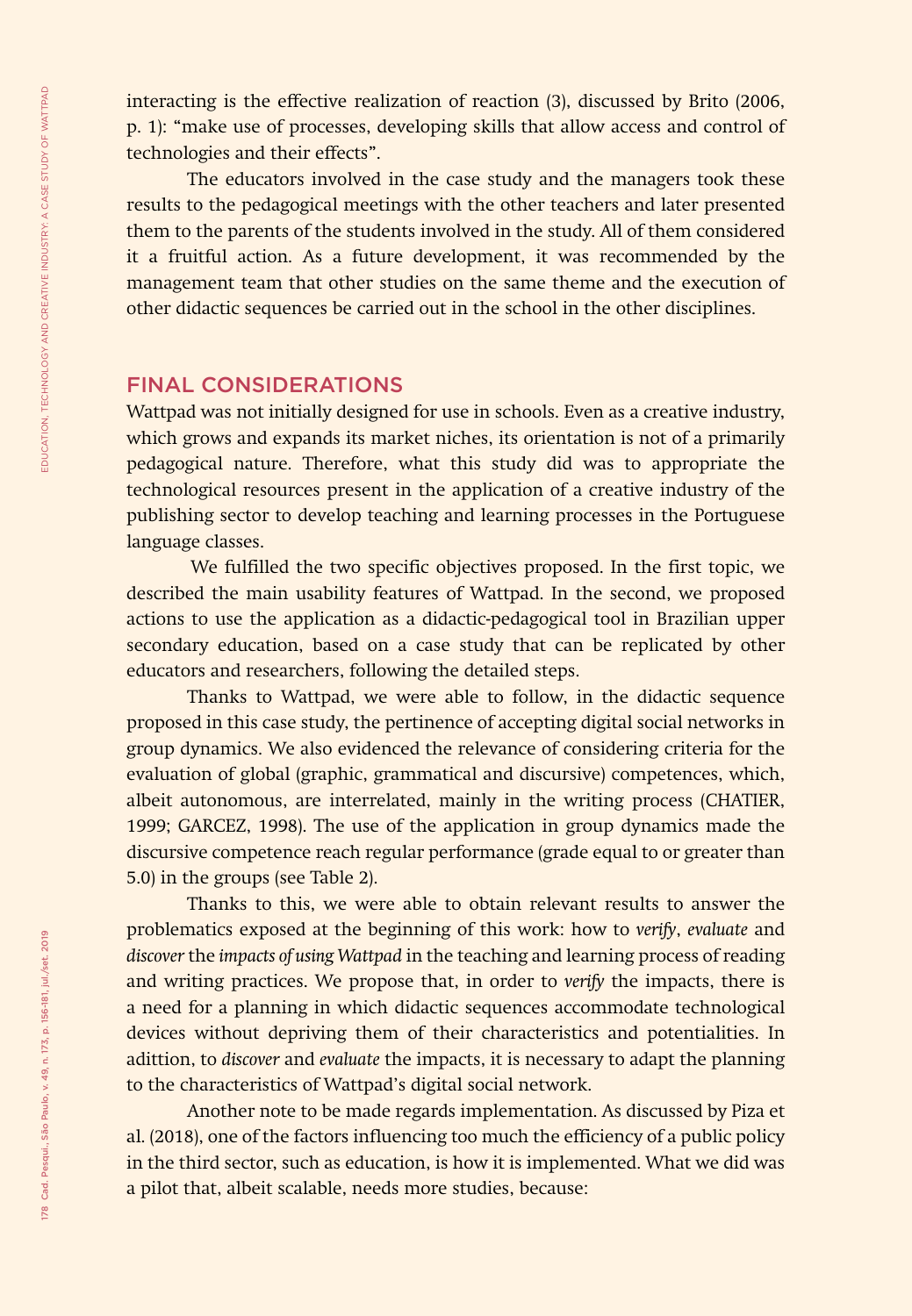[...] there is no experimental impact assessment without implementation problems, given that one cannot anticipate all the problems that may occur. This influences the decision whether or not to scale the intervention. Aside from this, one must be careful because it is possible to test a pilot, find an effect, and then when scaling it, the effect disappears – not because the program does not work, but because the way it was implemented in the pilot is different.35 (PIZA *et al*., 2018, p. 160, our translation)

This caveat about the way of implementation was clear in this study, because although the final results are positive in comparison to the initial ones, we indicate that, in order to improve the teaching-learning process of reading and writing using technological devices and digital social networks, it is essential to foster the development of competences and abilities among students and teachers, together. Following this reasoning, the positive or negative impacts of using Wattpad as a pedagogical tool depend on the relation of the student and the teacher with the technological device. As already suggested by Brito (2006), it is deduced that the access and control of technologies and their effects, by both teachers and students, is what differentiates an active and proficient teaching and learning process from an innocuous and thus ineffective one, because it fails to lead students to learn and teachers to reflect on their teaching practice.

Comparing the results obtained with those of foreign studies on Wattpad and similar tools, such as those of Bal (2018), Aytan (2017) and Marcial (2016), we can deduce that the application has pedagogical potential. Nonetheless, as we have stressed, digital technology cannot be underutilized as an additional pedagogical tool, of a secondary nature, because this atrophies the competences that should be stimulated. It can be concluded that creative industries, such as Wattpad, can motivate the reading and production of texts both outside and within schools, but this depends on how they are used by teachers and students in the teaching and learning process, that is, on the organization of the didactic sequence, the adequacy of the pedagogical objectives in terms of the potentialities and usability features of the technological device, among other aspects. In other words, it is not enough simply to want to use a smartphone application to expose a pedagogical content; one must plan how to use it, delimiting practices and also evaluation criteria (before, during and after the activities).

<sup>35</sup> In the original: "não existe avaliação de impacto experimental em que não haja problemas com a implementação, tendo em vista que não se consegue antecipar todos os problemas que podem ocorrer. Isso influencia a decisão de escalar ou não a intervenção. Afora isso, deve-se ter cuidado, pois é possível testar um piloto, encontrar efeito e, depois, quando escalar, o efeito desaparecer – não porque o programa não funciona, mas porque a forma como ele foi implementado no piloto é diferente."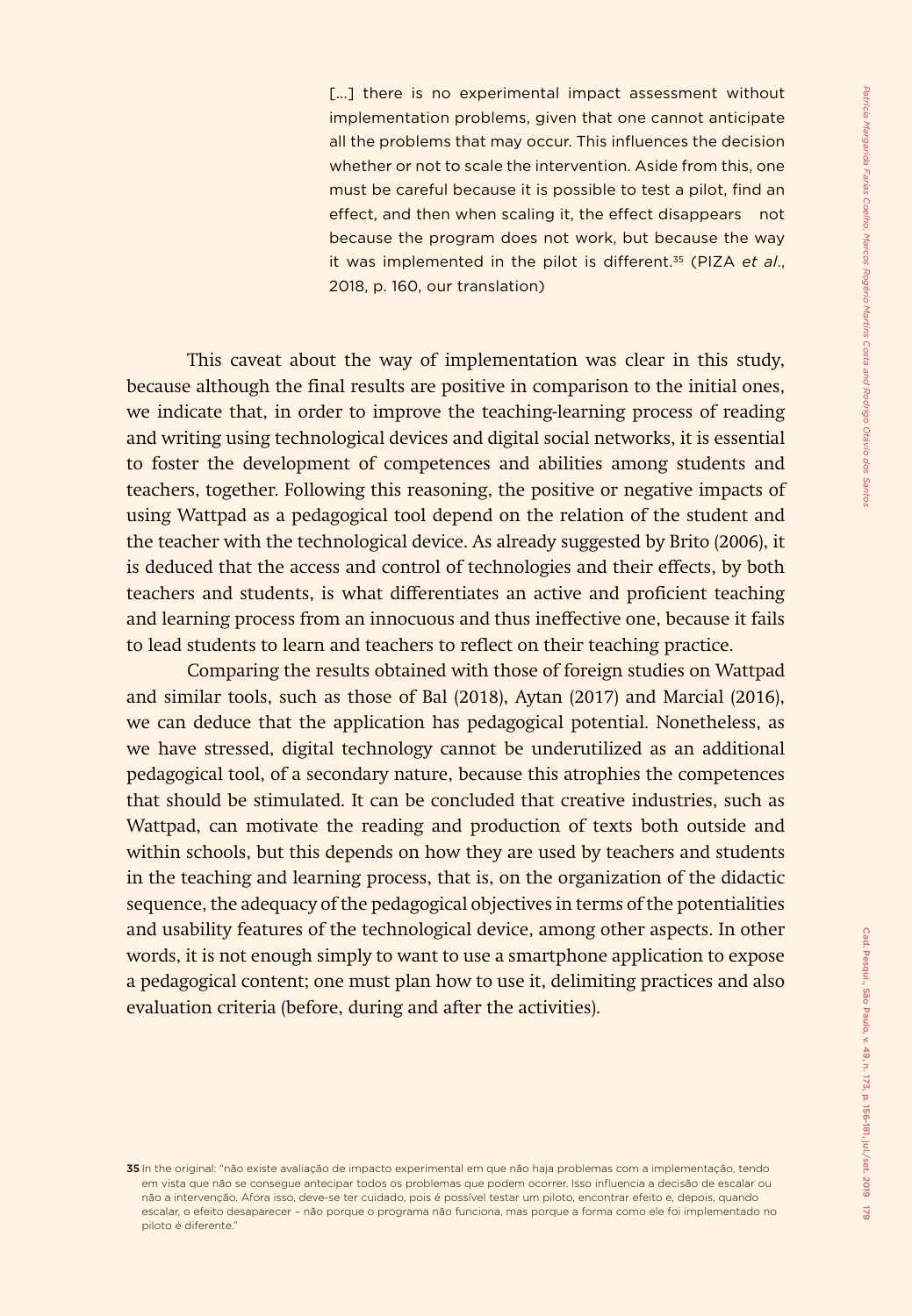### **REFERENCES**

AYTAN, Talat. Evaluation of electronic writing experiences of Turkish teacher candidates at Wattpad environment. *Higher Education Studies*, Toronto, v. 7, n. 4, p. 1-8, 2017. Available at: https://files.eric.ed.gov/ fulltext/EJ1157502.pdf. Access on: Nov. 10, 2018.

ANDRÉ, Marli Eliza Dalmazo Afonso de. *Estudo de caso em pesquisa e avaliação educacional*. Brasília: Liber Livro, 2005.

ANTUNES, Irandé. *Muito além da gramática*: por um ensino de línguas sem pedras no caminho. São Paulo: Parábola, 2007.

BAKHTIN, Mikhail. *Gêneros do discurso*. Tradução Paulo Bezerra. São Paulo: 34, 2016.

BAL, Mazhar. Reading and writing experiences of middle school students in the digital age: Wattpad sample. *International Journal of Education & Literacy Studies*, Melbourne, v. 6, n. 2, p. 89-100, 2018. Available at: http://journals.aiac.org.au/index.php/ IJELS/article/view/4439/3441. Access on: Nov. 10, 2018.

BARBEIRO, Luis. Profundidade do processo da escrita. *Educação & Comunicação*, Leiria, v. 5, p. 64-76, jun. 2001. Available at: https://www.iconline.ipleiria.pt/bitstream/10400.8/237/1/n5\_art9.pdf. Access on: Nov. 10, 2018.

BRASIL. Ministério da Educação. Secretaria da Educação Básica. *Base nacional curricular comum:* educação é a base. Brasília: Ministério da Educação/Secretaria de Educação Básica, 2018.

BENJAMIN, Walter. *Magia e técnica, arte e política*. Tradução Sergio Paulo Rouanet. São Paulo: Brasiliense, 1994.

BRITO, Gláucia da Silva. *A linguagem utilizada na internet*. [Entrevista cedida a] @educacional. Rio de Janeiro, ago. 2006. Available at: http://www.educacional.com.br/entrevistas/interativa\_adultos/entrevista008\_imprimir. asp?strTitulo=A%20linguagem%20utilizada%20na%20Internet. Access on: Nov. 10, 2018.

CASTILHO, Ataliba Teixeira de. *Nova gramática do português brasileiro*. São Paulo: Contexto, 2010.

CAVALLO, Guglielmo; CHARTIER, Roger. *História da leitura no mundo ocidental*. Tradução Fulvia M. L. Moretto, Guacira Marcondes Machado e José Antônio de Macedo Soares. São Paulo: Ática, 2002.

CHARTIER, Roger. *A aventura do livro*. Tradução Reginaldo Carmello Corrêa de Moraes. São Paulo: Unesp, 1999.

CHIEREGATTI, Ana Aparecida. *Mídium e gestão dos espaços canônico e associado nas plataformas colaborativas Wattpad e Widbook.* 241 f. Dissertação (Mestrado em Letras) – Universidade Federal de São Carlos, São Carlos, 2018.

COELHO, Fábio André; PALOMANES, Roza. *Ensino de produção textual*. São Paulo: Contexto, 2016.

COELHO, Patrícia Margarida Farias; COSTA, Marcos Rogério Martins; SANTOS, Rodrigo Otávio dos. Wattpad: una nueva forma de escribir libros en el siglo XXI. *In*: VIÑES, Victoria Tur; MEDINA, Irene García; MARÍ, Tatiana Hidalgo (coord.). *Creative Industries Global Conference:* Libro de actas. Alicante, Espanha: Colección Mundo Digital de Revista Mediterránea de Comunicación, 2018. p. 117-125.

COSCARELLI, Carla Viana; RIBEIRO, Ana Elisa (org.). *Letramento digital*: aspectos sociais e possibilidades pedagógicas. Belo Horizonte: Autêntica, 2005.

COSTA, Marcos Rogério Martins; COELHO, Patrícia Margarida Farias; MEDINA, Irene Garcia. The written production of argumentative and dissertation text: a didactic project based on Bakhtin's philosophy. *ETD: Educação Temática Digital*, Campinas, v. 20, n. 2, p. 518-538, abr./jun. 2018.

CYSNEIROS, Paulo Gileno. Professores e máquinas: uma concepção de informática na educação. *In*: CONGRESSO DA RIBIE – REDE IBEROAMERICANA DE INFORMÁTICA EDUCATIVA, *Anais* [...]. Barraquilha, Colômbia, 1996. Available at: http:/edutec.net/textos/alia/ PROINFO/prf\_txtie08.htm. Access on: Nov. 10, 2018.

DEGENNE, Alain; FORSÉ, Michel. *Introducing social networks.* London: Sage, 1999.

FERRAREZI JR., Celso; CARVALHO, Robson Santos de. *Produzir textos na educação básica*: o que saber, como fazer. São Paulo: Parábola, 2015.